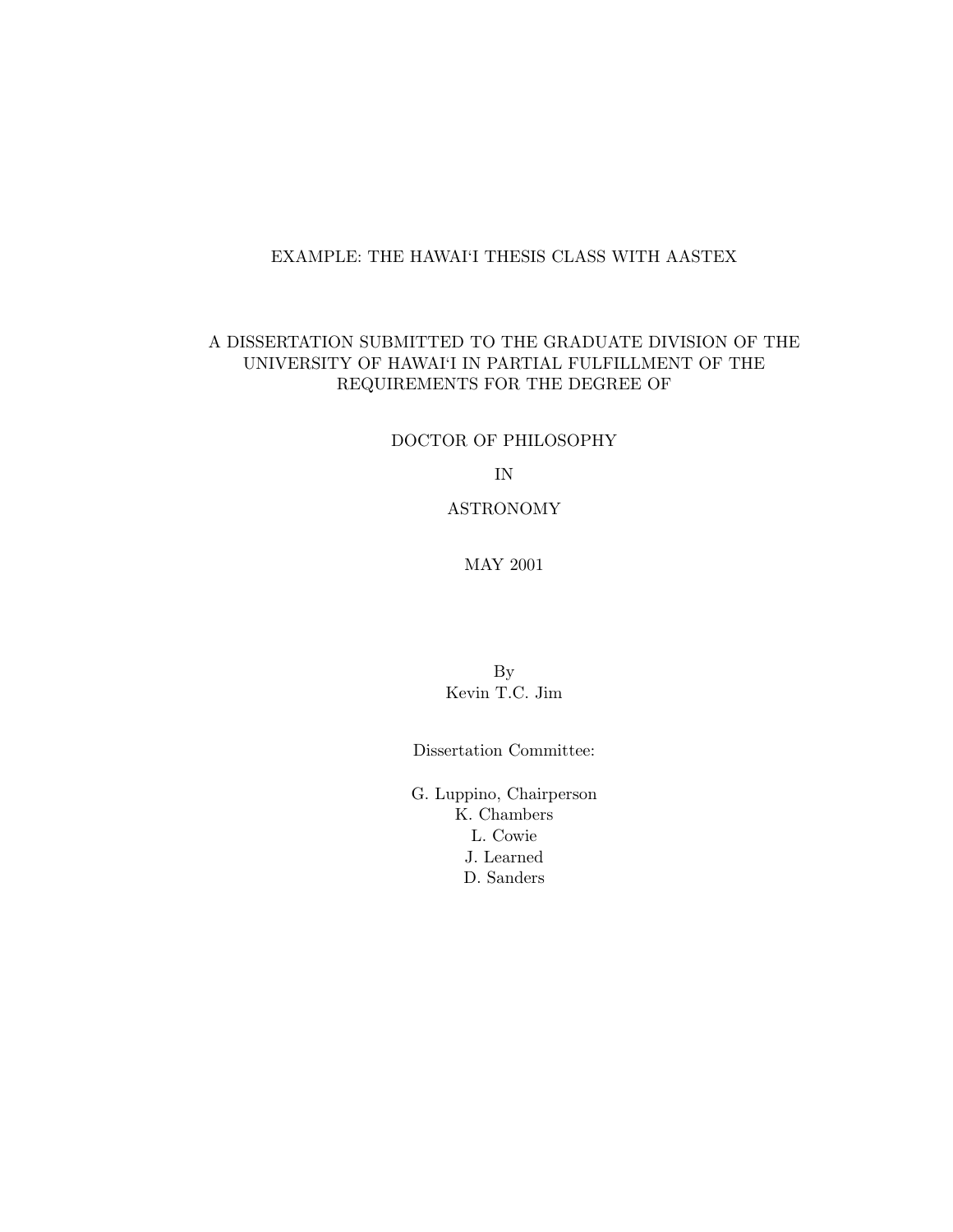c Copyright 2001 by Kevin T.C. Jim All Rights Reserved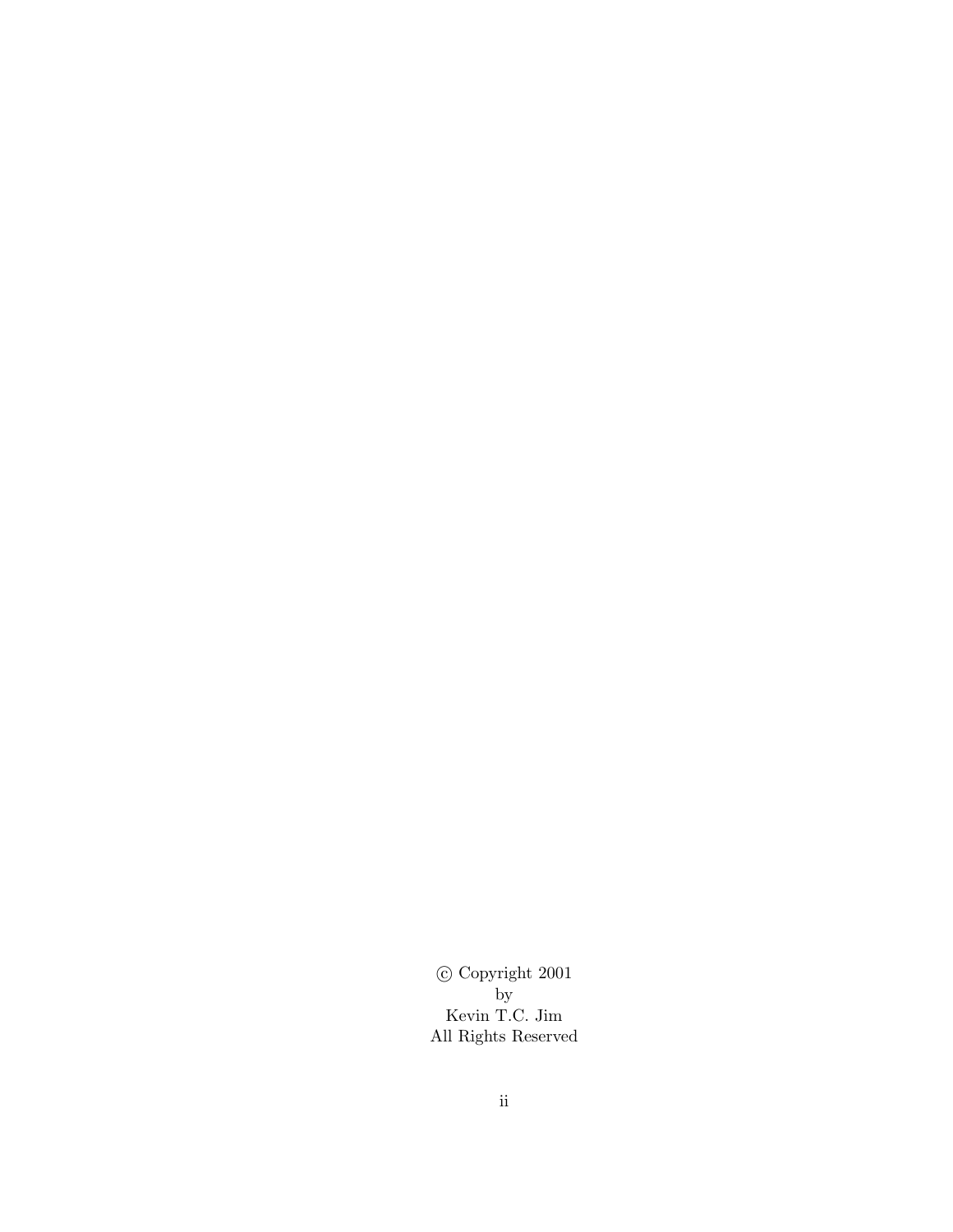To the sundial in the center of the courtyard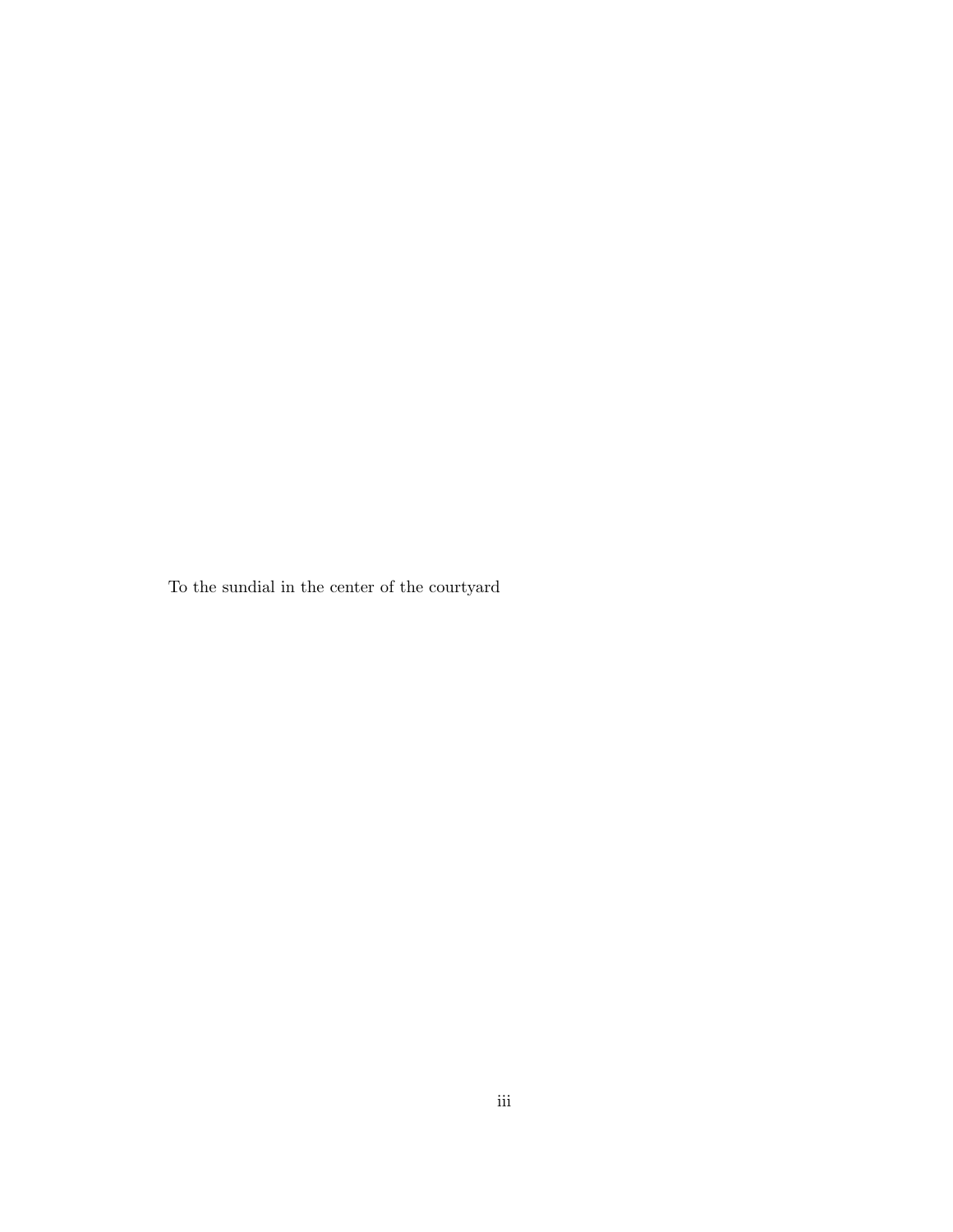# Acknowledgements

I wish to thank Trevor Jim for the arduous task of converting and correcting the UH Thesis macros so that they would work properly with modern forms of Latex. And thanks to Kevin Jim for putting all the documentation together for thesis work. Huge thanks to Jason Surace, Joe Jensen, Chris Dudley, Jeff Goldader, and the many others who created the initial versions of the macros.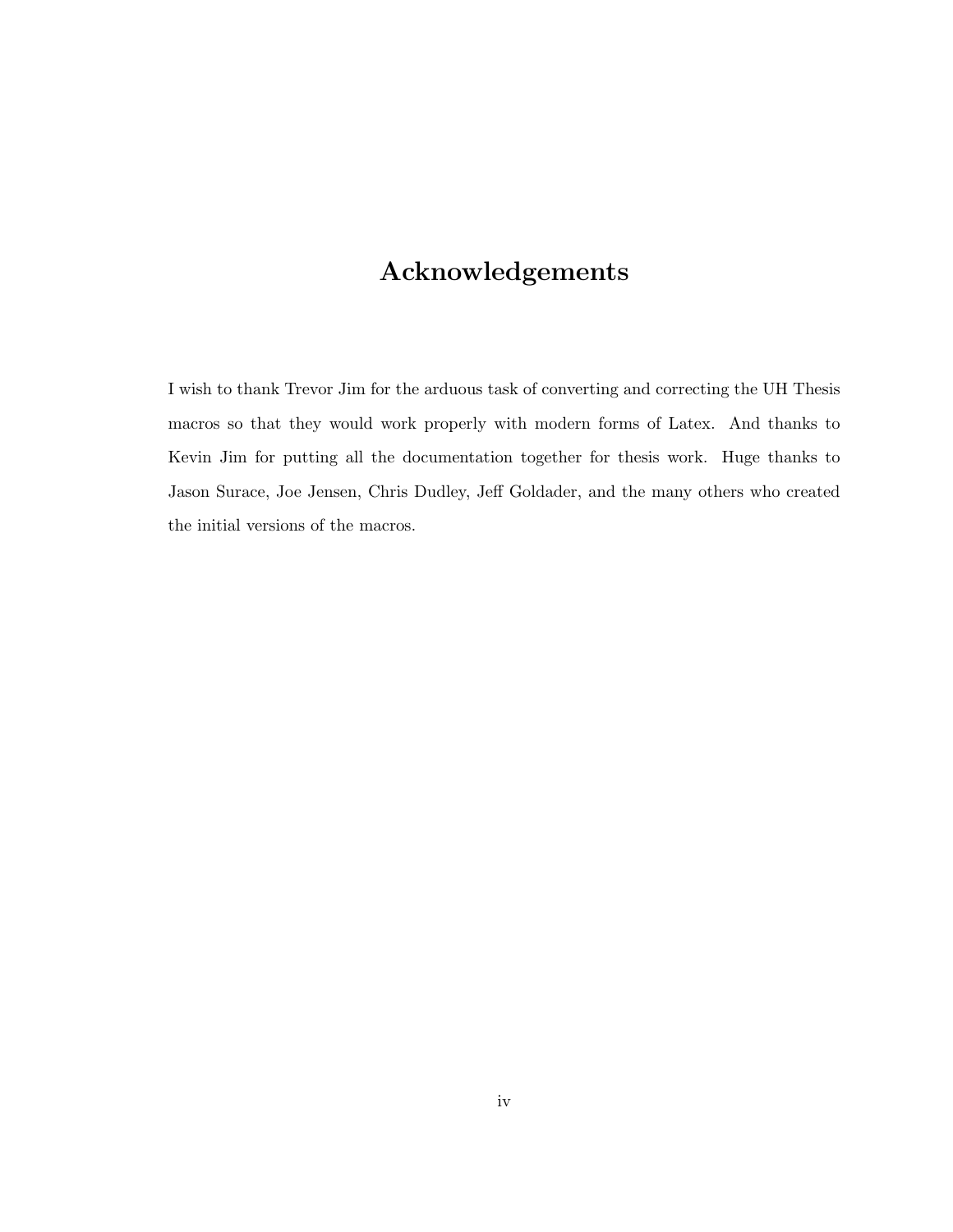# Abstract

This is the abstract, which the university deems should be less than 350 words.

The density and nature of Ph.D. dissertations is of little or no importance. However, finishing yours is of great importance.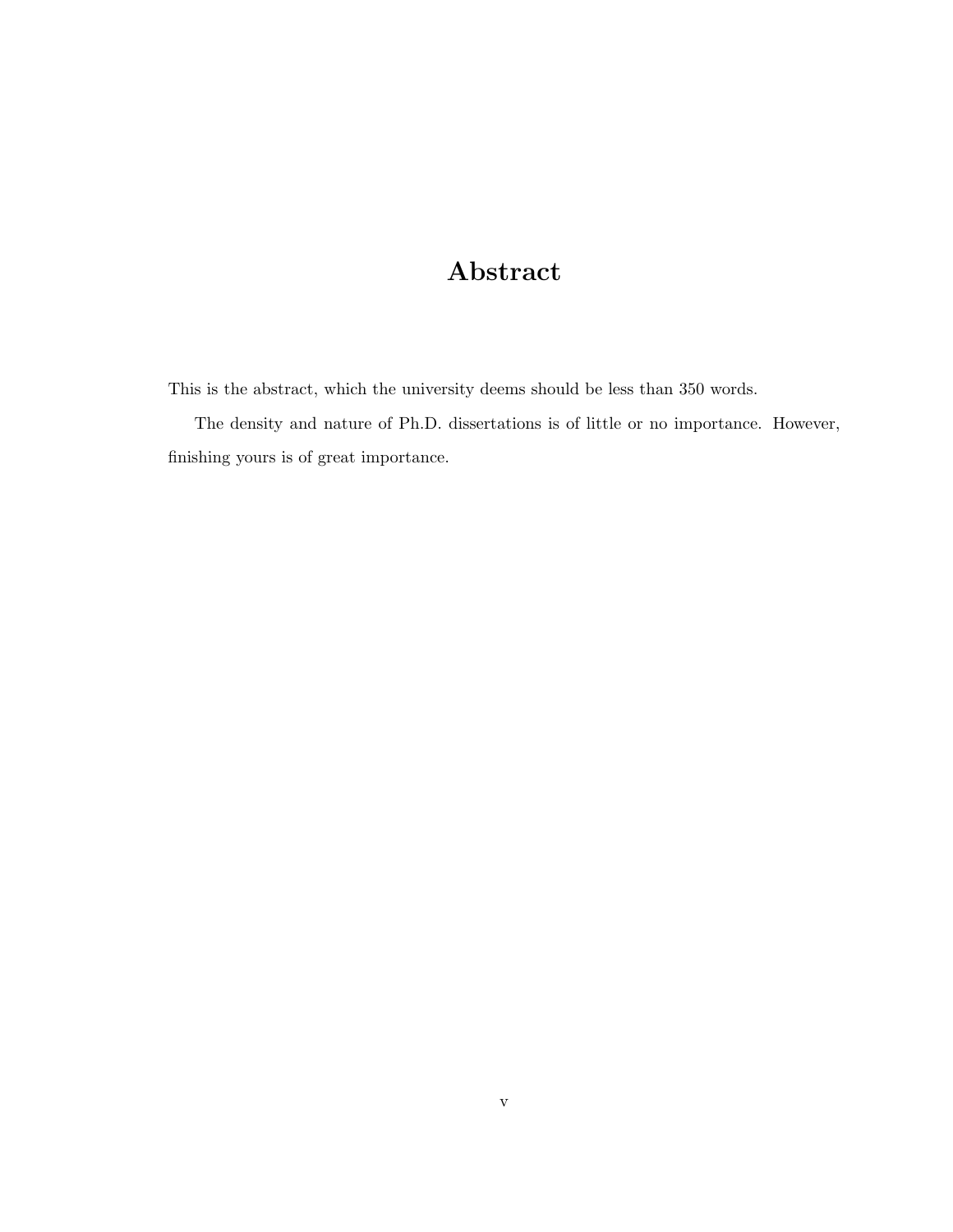# Table of Contents

|     | iv                                                                      |
|-----|-------------------------------------------------------------------------|
|     | $\overline{\mathbf{V}}$                                                 |
|     | vi                                                                      |
|     | vii                                                                     |
|     | $\mathbf{1}$                                                            |
| 1.1 | $\mathbf{1}$                                                            |
|     | $\mathbf{1}$<br>1.1.1                                                   |
| 1.2 | $\overline{2}$                                                          |
|     | $\overline{4}$<br>Chapter 2: The UH 2.2m Fast Tip-Tilt Secondary System |
| 2.1 | How to Include Figures The EASY Way Using AASTEX<br>$\overline{4}$      |
|     | $\overline{7}$                                                          |
| 3.1 | Infrared Photometric Standards Variations on Tables and Making Up       |
|     | $\overline{7}$                                                          |
| 3.2 | 15                                                                      |
| 3.3 | Using the graphics include<br>graphics command $\ldots$ ,<br>16         |
|     | 19                                                                      |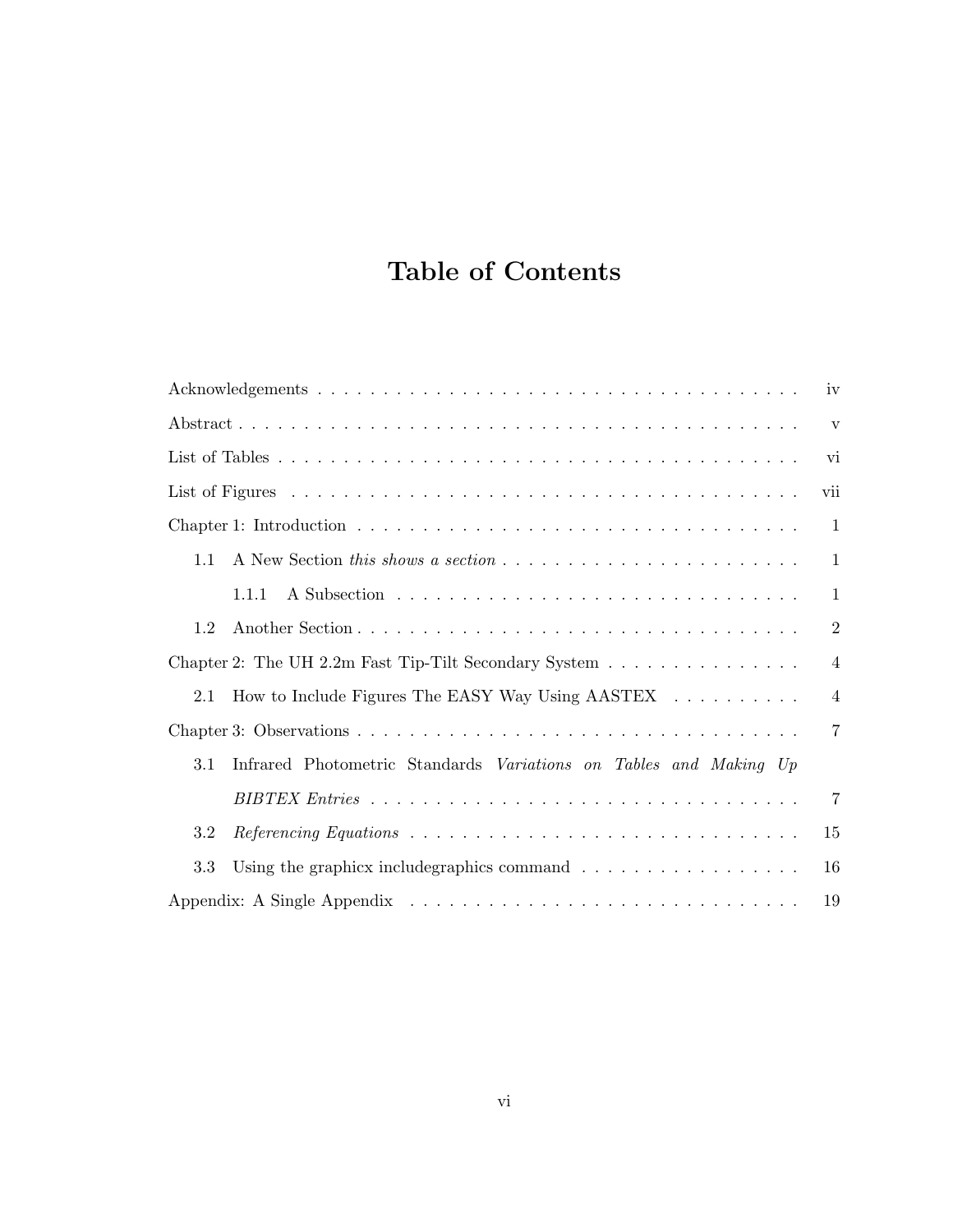# List of Tables

| 3.1 UKIRT Bright Standards, March 3, 1992. Information is from the UKIRT |  |
|--------------------------------------------------------------------------|--|
|                                                                          |  |
|                                                                          |  |
| 3.3 Derived UKIRT Faint Standards Magnitudes - May 1998 14               |  |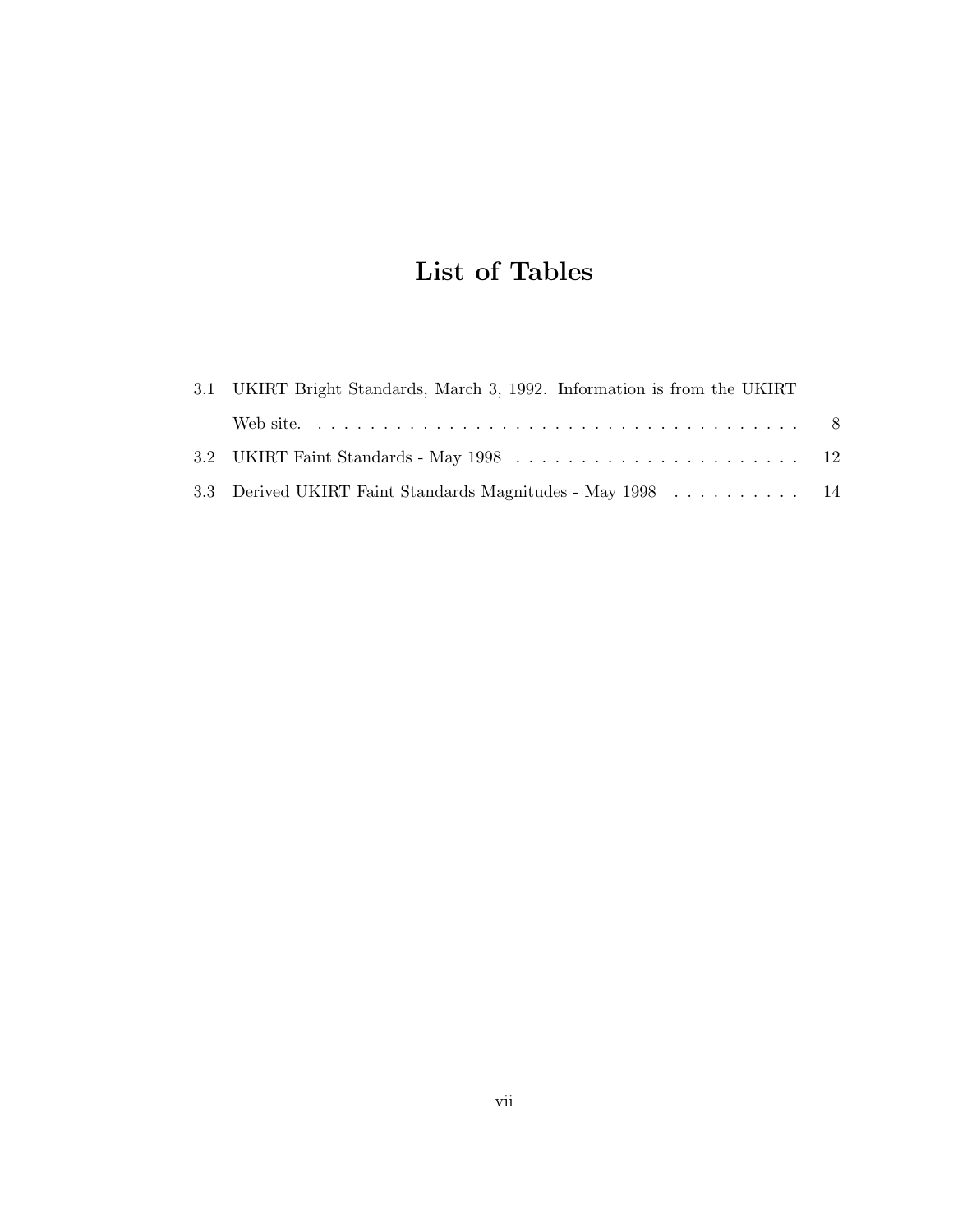# List of Figures

| 3.1 Optical Colors of Elliptical Galaxies as a function of redshift 17 |  |  |  |  |
|------------------------------------------------------------------------|--|--|--|--|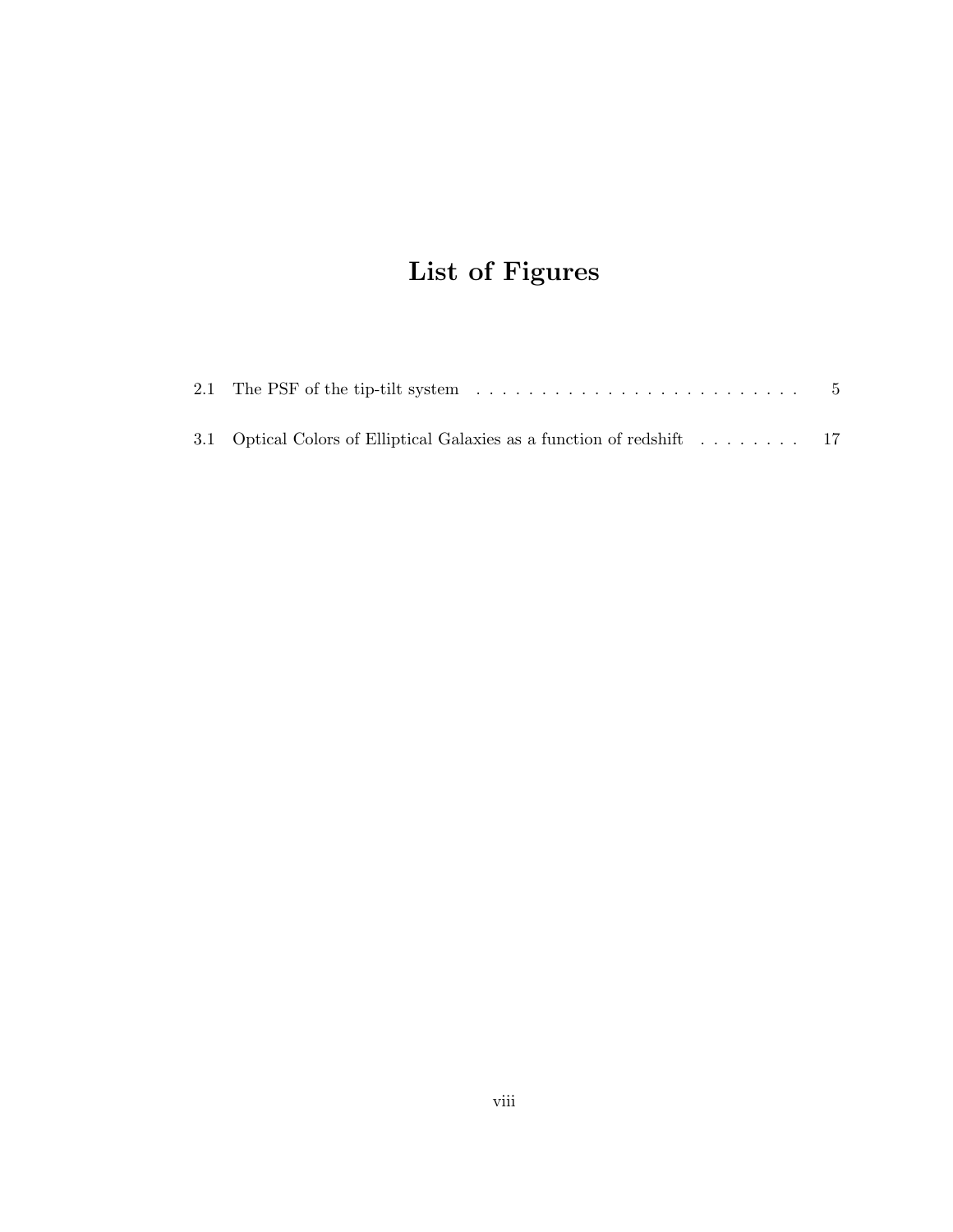# Chapter 1 Introduction

## Abstract this shows use of natbib–ADS citations

The idea that galaxies could act as gravitational lenses was proposed by F. Zwicky (Zwicky (1937) and Schneider et al. (1992).) Note the use of the cite command and the period before the right parenthesis

#### 1.1 A New Section this shows a section

Fifty years later, Zwicky's predictions were confirmed with the discovery of giant blue arcs in the cores of the rich clusters CL2244-02 and Abell 370 (Soucail et al. (1988); Lynds & Petrosian (1989); Fort (1989); Fort et al. (1988)), which were interpreted as the distorted images of distant field galaxies.

#### 1.1.1 A Subsection

Over the next few years more than ten sets of arcs were discovered, all of them in rich clusters of galaxies. Tyson also found sets of smaller and fainter "arclets" which he interpreted as distorted images of the population of faint blue field galaxies in the redshift range of  $0.8 < z < 3$  (Tyson (1990)).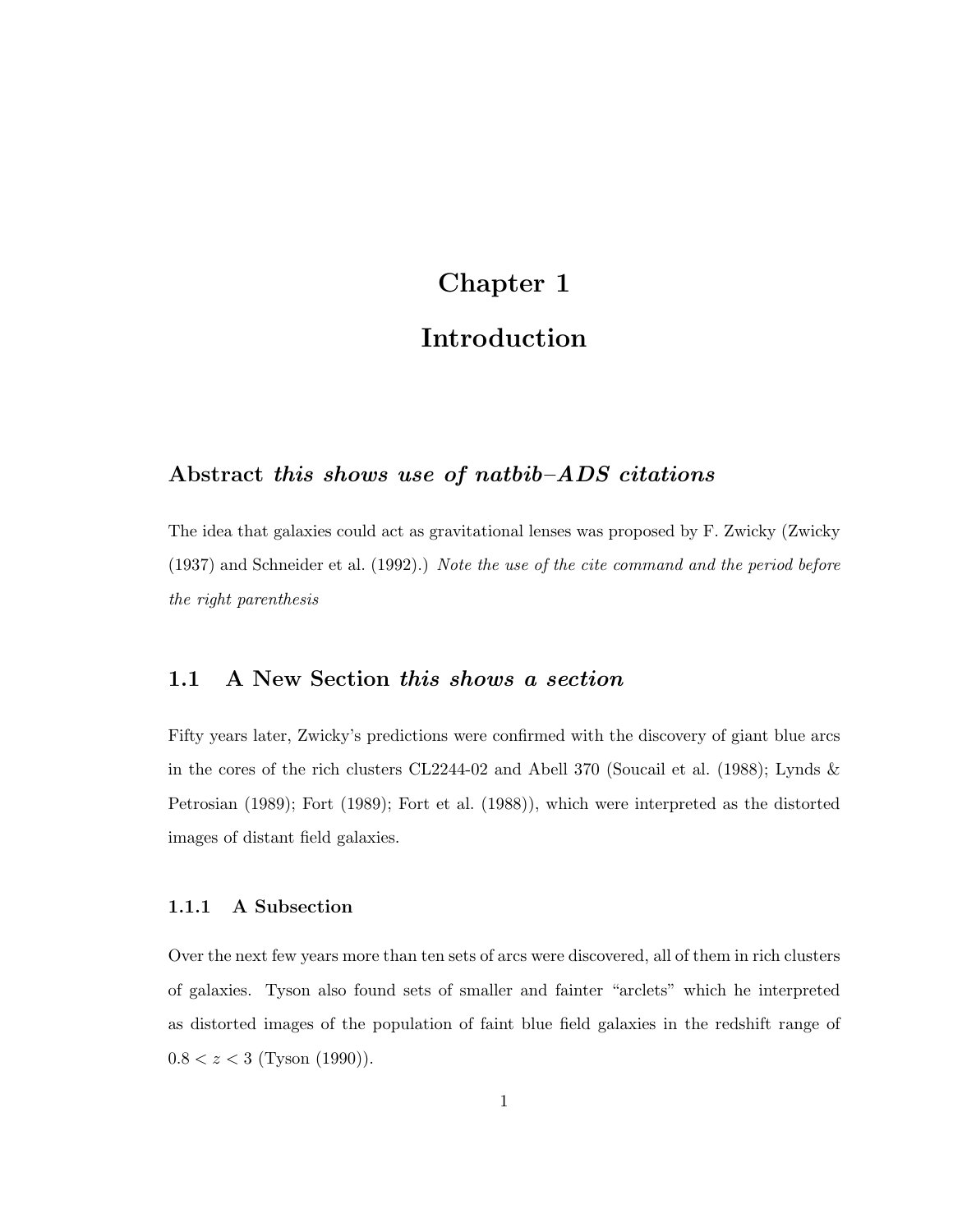## 1.2 Another Section

Since the population of faint blue galaxies is so great ( $> 150$  galaxies per arcmin<sup>2</sup> at a limiting surface brightness of 29 mag·arcsec−<sup>2</sup> ) most gravitational lens images by clusters should be of background galaxies (Fort (1990)).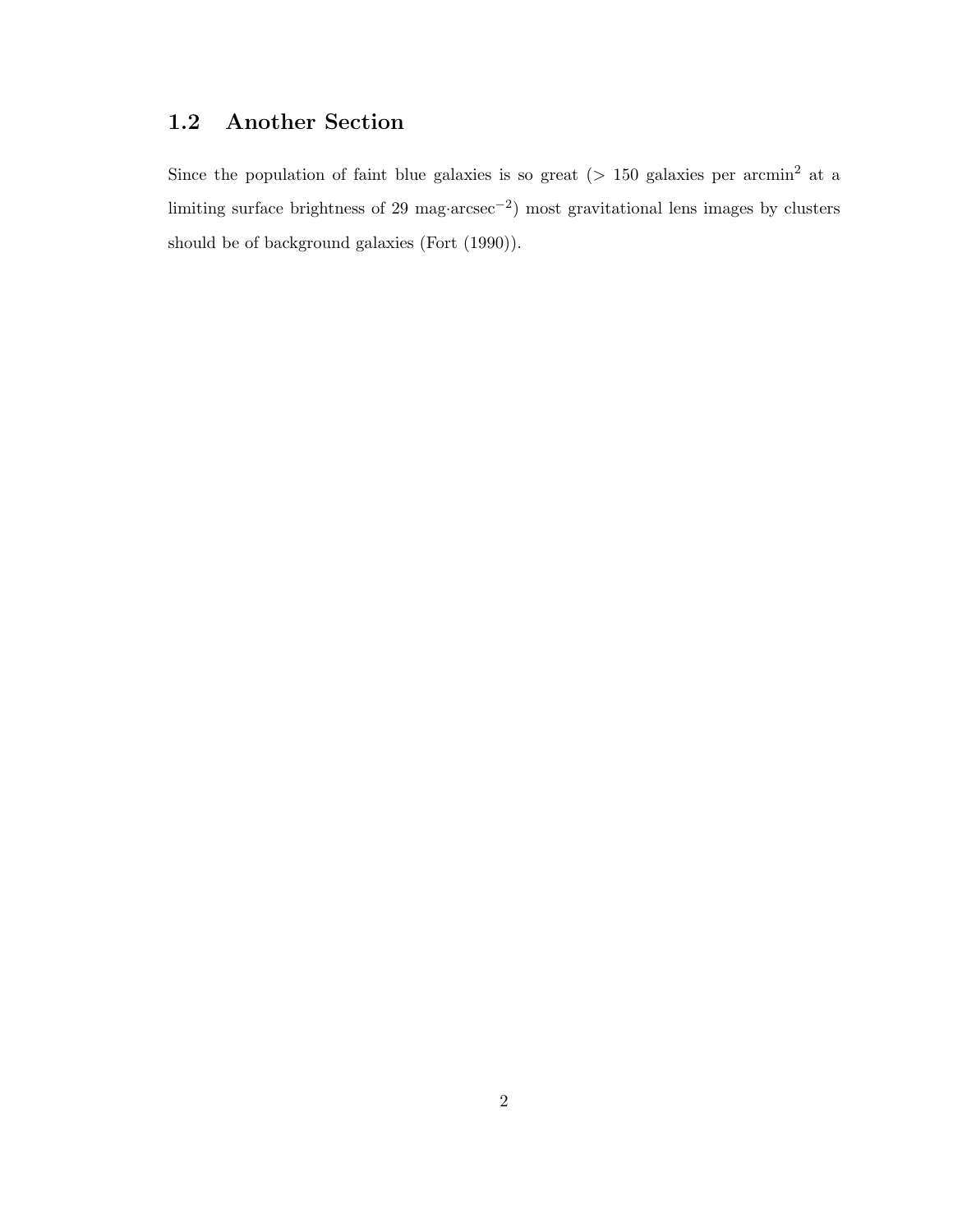## References

- Fort, B. 1990, in Gravitational lensing; Proceedings of the Workshop, Toulouse, France, Sept. 13-15, 1989 (A91-39303 16-90). Berlin and New York, Springer-Verlag, 1990, p. 221-229., 221–229
- Fort, B., Prieur, J. L., Mathez, G., Mellier, Y., & Soucail, G. 1988, A&A, 200, L17
- Fort, B. P. 1989, in Astronomy, Cosmology and Fundamental Physics, 255–259
- Lynds, R. & Petrosian, V. 1989, ApJ, 336, 1
- Schneider, P., Ehlers, J. ., & Falco, E. E. 1992, "Gravitational Lenses" (Gravitational Lenses, XIV, 560 pp. 112 figs.. Springer-Verlag Berlin Heidelberg New York. Also Astronomy and Astrophysics Library)
- Soucail, G., Mellier, Y., Fort, B., Mathez, G., & Cailloux, M. 1988, A&A, 191, L19
- Tyson, J. A. 1990, in Gravitational lensing; Proceedings of the Workshop, Toulouse, France, Sept. 13-15, 1989 (A91-39303 16-90). Berlin and New York, Springer-Verlag, 1990, p. 230- 235., 230–235
- Zwicky, F. 1937, ApJ, 86, 217+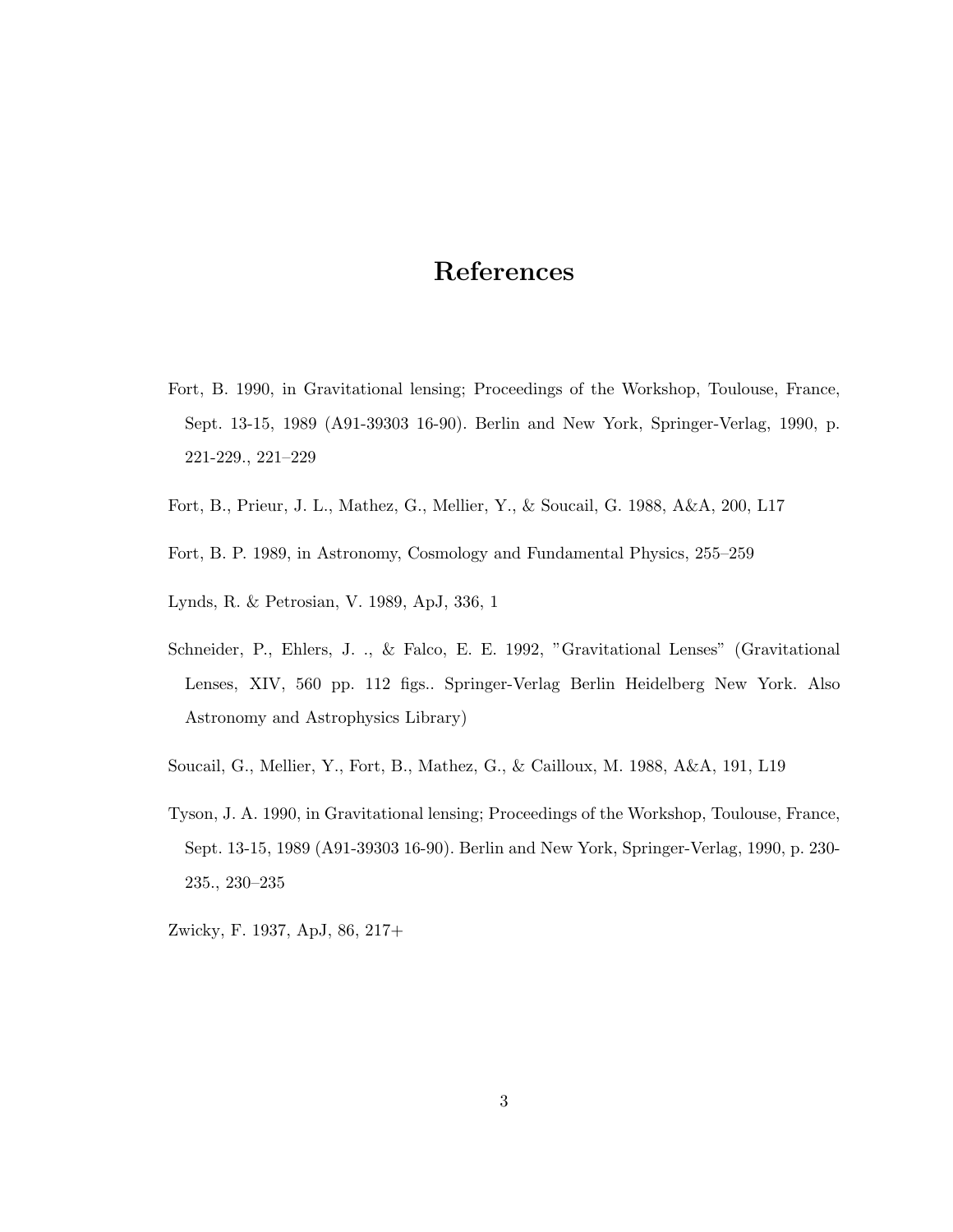## Chapter 2

## The UH 2.2m Fast Tip-Tilt Secondary System

Note: This chapter originally appeared as Jim et al. (2000), with co-authors Kevin T.C. Jim, Andrew J. Pickles, Hubert T. Yamada, J. Elon Graves, Alan Stockton, Malcolm J. Northcott, Tony Young, Lennox L. Cowie, Gerard A. Luppino, Robert J. Thornton, Renate Kupke, and Edward Sousa.

### Abstract

Using a new f/31 secondary on a tip-tilt platform, we have built an image-stabilization system which has been used regularly for astronomical imaging and spectroscopy on the University of Hawaii 2.2-m telescope. Diffraction-limited cores of stellar point-spread functions are achieved in near infrared imaging, with Strehl ratios as high as 0.47. Kband images with  $0.3''$  FWHM resolution (without deconvolution) are routinely obtained. The construction, operation, and capability of the current system are described, a summary of recent scientific findings is presented, and future improvements are outlined.

### 2.1 How to Include Figures The EASY Way Using AASTEX

Stellar images show the triaxial nature of the wings of the PSF which are due to the residual mirror support problems mentioned previously (see Figure 2.1). Nevertheless, the overall image quality is excellent, with Strehl ratios as high as 0.47 possible for bright guide stars.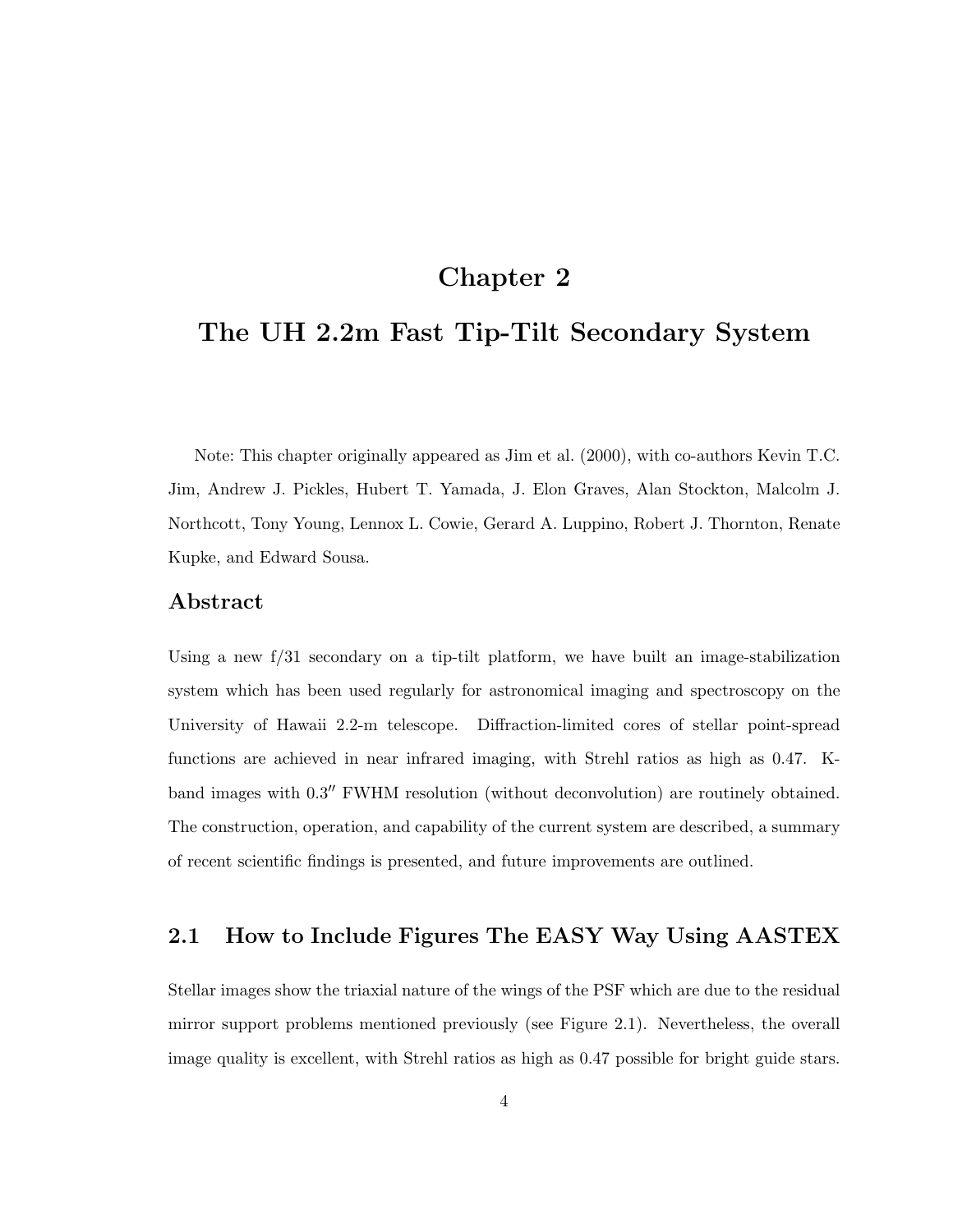#### The PSF of the tip-tilt system



Figure 2.1 A 10 second K image of a star with a Strehl of 0.47, shown from two different perspectives (front and back). The triaxial nature of the PSF is caused by the problems with the primary mirror support, which have since been corrected. Note this figure uses the plottwo command.

Depending on the intrinsic seeing and the brightness of the guide star, loop update rates of 25–125 Hz are commonly used. At  $K'$ , the tip-tilt system typically will improve the FWHM of stellar images by a factor of two, with the encircled energy in the Airy disk increasing by 25%. Unfortunately, the imperfect mirror support becomes evident with triaxial image formation caused by the airbags under the primary mirror. Adjustment of the airbag support under the primary mirror has reduced the effect of the airbags. This has reduced the amplitude of the triaxial wings from the airbags from 25% initially of the peak to less than 10% today.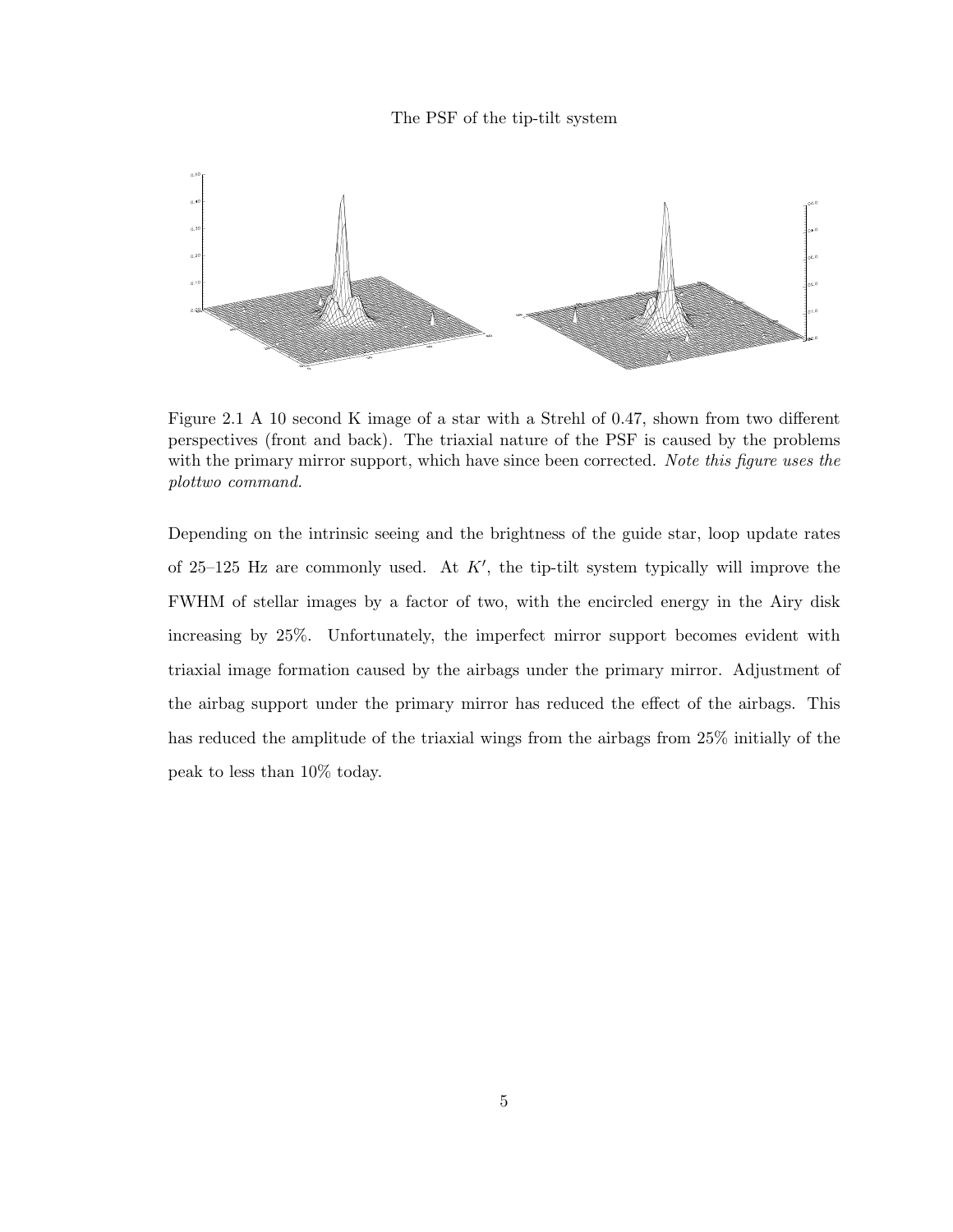# References

Jim, K. T. C., Pickles, A. J., Yamada, H. T., Graves, J. E., Stockton, A., Northcott, M. J., Young, T., Cowie, L. L., Luppino, G. A., Thornton, R. J., Kupke, R., Sousa, E., Cavedoni, C. P., Keller, T. J., Nakamura, W., & Metzger, M. R. 2000, PASP, 112, 716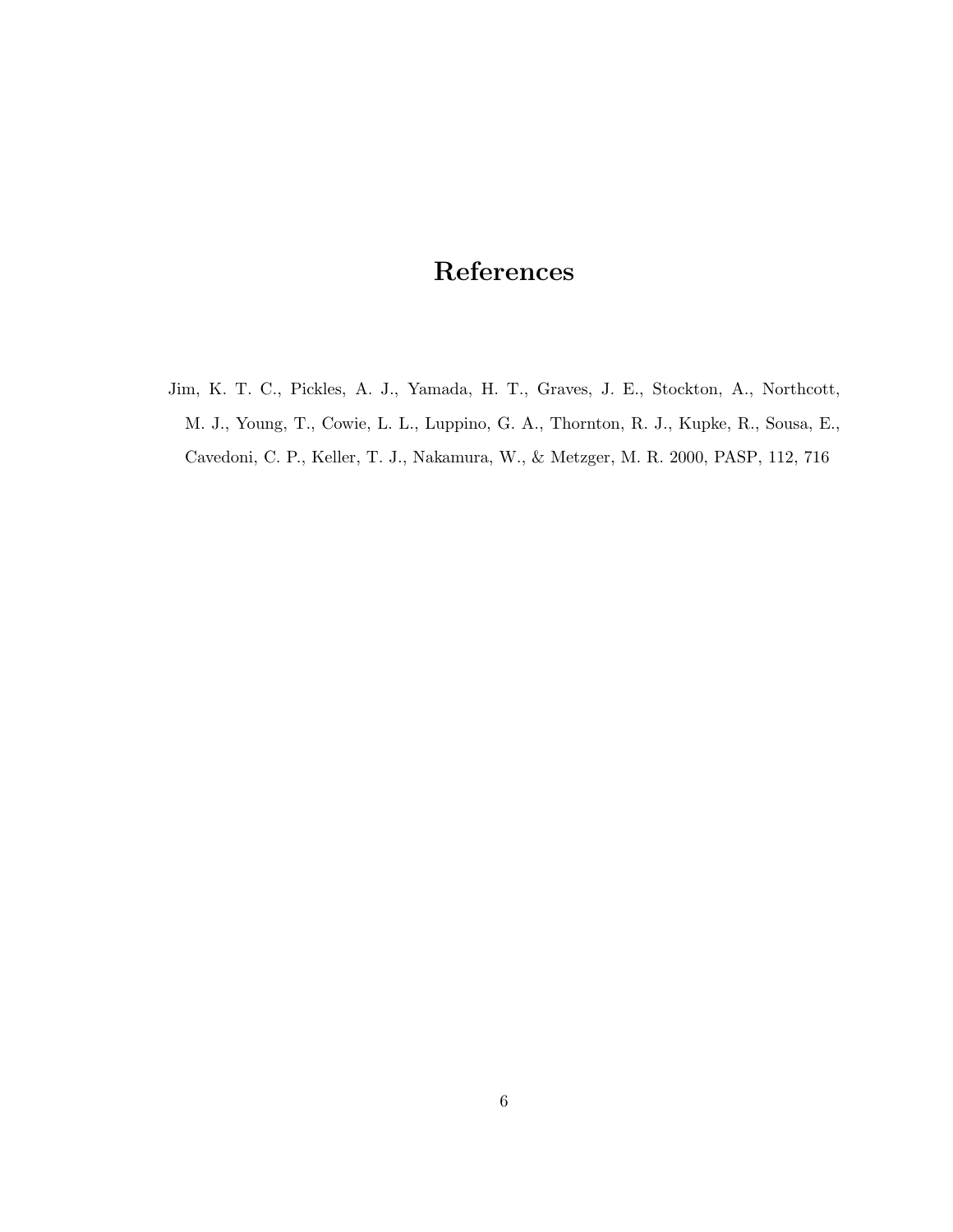## Chapter 3

## **Observations**

# 3.1 Infrared Photometric Standards Variations on Tables and Making Up BIBTEX Entries

In the beginning of this project, the Elias infrared standards (Elias et al. (1982b); Elias et al. (1982a)) were the most commonly used infrared photometric standard stars. An improved version of the Elias standards, the bright UKIRT standards (Table 3.1) (Casali (1992)) were used for the initial observations. These were extensively observed using IRCAM on UKIRT, and it was assumed that the systematic errors would be lower than the Elias standards. Table 3.1 shows the list of the standards and the derived  $K'$  magnitudes.

In the second part of this thesis research, the UKIRT Faint standards (Casali & Hawardeen (1992)) became available (see Table 3.2). These are much fainter stars suitable for use on 4-m class telescopes. They are generally located close to the galactic plane, which leads to some problems, since the fields selected for this project are all deliberately chosen to be far from the galactic plane. In addition, the standards were never published in any journal, and were revised throughout the acquisition of the data. While the standard magnitudes were generally stable standards were removed and added to the list. The magnitudes derived in Table 3.3 were used for this work.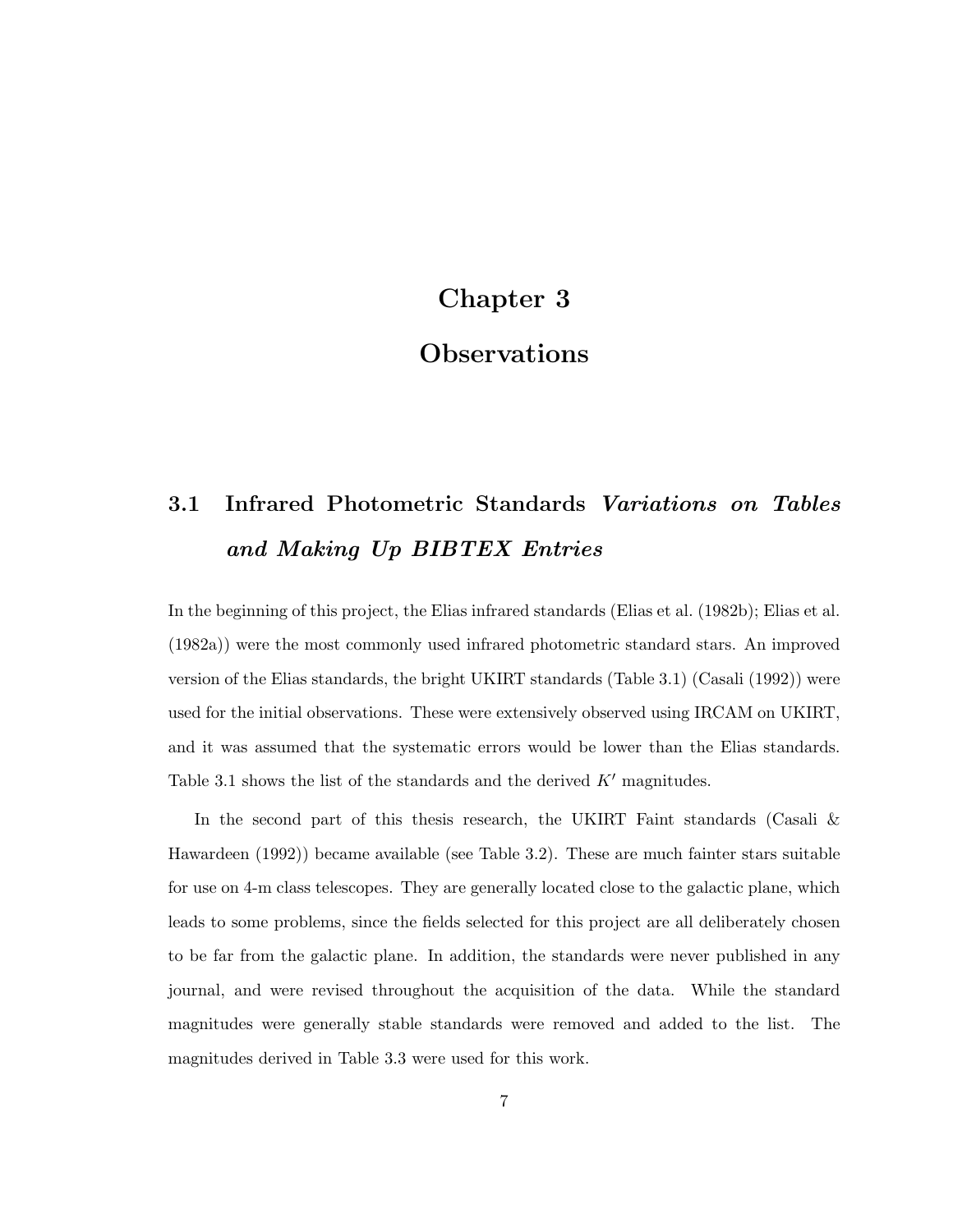|                | $K^{\prime}$ †<br>Z      |                |                  |                |                | $\begin{array}{l} 6.970 \\ 7.536 \\ 3.650 \\ 7.043 \\ 7.043 \\ \end{array}$ |                               | <b>1.813</b>                                      |          |                                                                                                                                                                                                                                                  |                            |                                |                |                                      |                          |                |                  |                                                  |                |                                                                 | 5.458<br>4.390<br>4.3595<br>5.572<br>5.507<br>5.507<br>5.507<br>5.507 | 2.738<br>2.101                                                                                                                                                                                                                                                                                                                                                                                                                                                        |                     | 3.669<br>4.124 | 4.167              |                          | continued on the next page |
|----------------|--------------------------|----------------|------------------|----------------|----------------|-----------------------------------------------------------------------------|-------------------------------|---------------------------------------------------|----------|--------------------------------------------------------------------------------------------------------------------------------------------------------------------------------------------------------------------------------------------------|----------------------------|--------------------------------|----------------|--------------------------------------|--------------------------|----------------|------------------|--------------------------------------------------|----------------|-----------------------------------------------------------------|-----------------------------------------------------------------------|-----------------------------------------------------------------------------------------------------------------------------------------------------------------------------------------------------------------------------------------------------------------------------------------------------------------------------------------------------------------------------------------------------------------------------------------------------------------------|---------------------|----------------|--------------------|--------------------------|----------------------------|
|                |                          | 5.962          | 7447             |                | 3.636<br>7.040 | 730.7                                                                       | 7.093                         | $-1.85$                                           | 5.443    | 4.390                                                                                                                                                                                                                                            |                            | $3.121$<br>$3.585$<br>$6.539$  |                | $5.353$<br>$7.140$                   |                          |                |                  |                                                  |                | $\begin{array}{c} 6.642 \\ 7.857 \\ 7.185 \\ 5.510 \end{array}$ |                                                                       | $-2.78$<br>2.095                                                                                                                                                                                                                                                                                                                                                                                                                                                      | 4.138               |                | $3.677$<br>4.153   | 0.211                    |                            |
|                | Ξ                        | 5.993          | 182.7            |                | 3.689<br>7.051 | 7.093                                                                       | 7.125                         | $-1.70$                                           | 5.499    | 4.390                                                                                                                                                                                                                                            | 3.218<br>3.623             |                                |                | $\frac{6.663}{5.384}$                |                          | 6.662          | 7.190<br>7.190   |                                                  |                | 5.500                                                           | $-2.61$                                                               | 2.117                                                                                                                                                                                                                                                                                                                                                                                                                                                                 | 1.087               | 3.646          | 4.204              |                          |                            |
|                | $\overline{\phantom{0}}$ | 7.082          | 8.378            | 3.964          | 7.060          |                                                                             | $7.178$<br>$7.263$<br>$0.908$ |                                                   | 5.587    | 4.374                                                                                                                                                                                                                                            | 3.748<br>3.879             |                                |                | $7.305$<br>$5.502$<br>$7.130$        |                          | 6.727          | $8.816$<br>7.196 |                                                  |                | 5.520                                                           | $-1.848$                                                              | 2.353                                                                                                                                                                                                                                                                                                                                                                                                                                                                 | 4.029               | 3.518          | 4.312              |                          |                            |
| (0.0350.0)     | 2                        |                | 24               | 32             |                | $\frac{4}{3}$ $\frac{8}{3}$                                                 | $\mathbb{S}^2$                | 22                                                | 몸        | $\mathbb{C}$                                                                                                                                                                                                                                     | $\overline{17}$            | $\frac{8}{5}$                  |                | 57                                   |                          |                | 33125            |                                                  |                | $\overline{C}$                                                  | 57                                                                    | 32                                                                                                                                                                                                                                                                                                                                                                                                                                                                    | $\frac{6}{1}$       |                |                    | $\mathbb{S}^2$           |                            |
|                |                          |                |                  | $\frac{4}{4}$  | 582            |                                                                             | $\mathfrak{S}$                |                                                   | 23       | 14528                                                                                                                                                                                                                                            |                            |                                |                | $30\,$                               |                          |                | 2145             | $36\,$                                           |                | $\infty$                                                        | $\mathbb{Z}^4$                                                        | 52                                                                                                                                                                                                                                                                                                                                                                                                                                                                    |                     |                |                    | ഥ                        |                            |
| Dec.           | $\circ$                  |                |                  | $-15$          | $\mathbb{S}$   | -43                                                                         |                               |                                                   |          | 8888                                                                                                                                                                                                                                             |                            | $\frac{5}{10}$ $\frac{15}{10}$ |                | $\Xi$                                | 38                       | 39             | $\Xi$            | $\mathcal{O}$                                    |                |                                                                 |                                                                       | 24.6<br>$\infty$                                                                                                                                                                                                                                                                                                                                                                                                                                                      | පි                  |                | r.                 | 80                       |                            |
| R.A. (J1950.0) | S                        | $\frac{8}{11}$ | $12.0$<br>$43.2$ |                | 23.1           | 53.0                                                                        |                               | $\begin{array}{c} 2.3 \\ 5.5 \\ 43.1 \end{array}$ |          |                                                                                                                                                                                                                                                  | $29.8$<br>$36.0$<br>$43.0$ |                                |                | $07.6$<br>$43.4$<br>$20.5$<br>$49.1$ |                          |                |                  | $\begin{array}{c} 4.5 \\ 1.8 \\ 4.5 \end{array}$ |                |                                                                 |                                                                       | 07.4<br>02.9                                                                                                                                                                                                                                                                                                                                                                                                                                                          | 32.4                | 00.2           |                    | 0.80                     |                            |
|                | $\overline{\textbf{n}}$  | $\approx$      | Ħ                | 8 <sup>o</sup> | $\mathbf{r}$   | 28                                                                          |                               | $\approx$                                         |          | 25                                                                                                                                                                                                                                               | 29                         | 29                             | 38             | 42                                   | $\approx$                | 80             |                  | 36                                               | $\Xi$          |                                                                 | 33                                                                    | 47                                                                                                                                                                                                                                                                                                                                                                                                                                                                    | $\frac{8}{3}$       |                |                    | $\overline{\mathcal{C}}$ |                            |
|                | h                        | 8              | 8                | 8              | 8              | 8                                                                           | 8                             |                                                   |          | $\mathbf{C}$                                                                                                                                                                                                                                     | $\mathbf{S}$               | $\mathfrak{S}$                 | $\mathfrak{S}$ | $\mathfrak{S}$                       | $\mathbb{S}$             | $\mathbb{S}$   | $\mathbb{S}$     | $\mathbb{S}^3$                                   | $\mathbb{S}$   |                                                                 | Z,                                                                    | $\mathbb{Z}$                                                                                                                                                                                                                                                                                                                                                                                                                                                          | $\Xi$               |                |                    | 50                       |                            |
|                | S <sub>P</sub>           |                |                  |                |                |                                                                             |                               |                                                   |          |                                                                                                                                                                                                                                                  |                            |                                |                |                                      |                          |                |                  |                                                  |                |                                                                 |                                                                       | $\begin{array}{l} \texttt{AG} \\ \texttt{AG} \\ \texttt{AG} \\ \texttt{AG} \\ \texttt{AG} \\ \texttt{AG} \\ \texttt{AG} \\ \texttt{G} \\ \texttt{G} \\ \texttt{G} \\ \texttt{G} \\ \texttt{G} \\ \texttt{G} \\ \texttt{G} \\ \texttt{G} \\ \texttt{G} \\ \texttt{G} \\ \texttt{G} \\ \texttt{G} \\ \texttt{G} \\ \texttt{G} \\ \texttt{G} \\ \texttt{G} \\ \texttt{G} \\ \texttt{G} \\ \texttt{G} \\ \texttt{G} \\ \texttt{G} \\ \texttt{G} \\ \texttt{G} \\ \texttt$ | <b>B2III</b>        |                | <b>AOA</b><br>ALSE | B8Iae                    |                            |
|                | Name                     | HD 225023      | G158-27          | BS 33          | HD 1160        | 2811                                                                        | $\overline{1}D$ 3029          |                                                   |          | $\begin{array}{l} \text{BS} \text{ } 337 \\ \text{BS} \text{ } 696 \\ \text{ } 1 \text{BS} \text{ } 718 \\ \text{ } 1 \text{BS} \text{ } 739 \\ \text{ } 1 \text{CS} \text{ } 740 \\ \text{ } 1 \text{CS} \text{ } 1 \text{ } 105.5 \end{array}$ |                            |                                |                | <b>BS 816</b>                        | HD 18881                 | HD 19904       | $G77-31$         | HD 22686                                         | 140<br>$-55$   | BS 1457                                                         |                                                                       | 1543<br>BS                                                                                                                                                                                                                                                                                                                                                                                                                                                            | 1552<br>8S          | 1641<br>BS     | 1637<br>BS         | 1713<br>SS               |                            |
|                | Σ.                       |                |                  |                |                | LО                                                                          | ం                             | $\overline{ }$                                    | $\infty$ | ౧                                                                                                                                                                                                                                                | $\Xi$                      |                                | $\mathfrak{D}$ | $\mathbb{C}$                         | $\overline{\mathcal{A}}$ | $\overline{5}$ | $\Xi$            |                                                  | $\frac{8}{10}$ | $\mathbf{5}$                                                    |                                                                       | $\Omega$                                                                                                                                                                                                                                                                                                                                                                                                                                                              | $\overline{\Omega}$ | 22             | $\mathbb{S}^2$     |                          |                            |

Table 3.1 UKIRT Bright Standards, March 3, 1992. Information is from the UKIRT Web site. Table 3.1 UKIRT Bright Standards, March 3, 1992. Information is from the UKIRT Web site.

 $\vdots$ 

 $K + 0.265 * (H$ 

‡multiple star system

 $\widetilde{K}$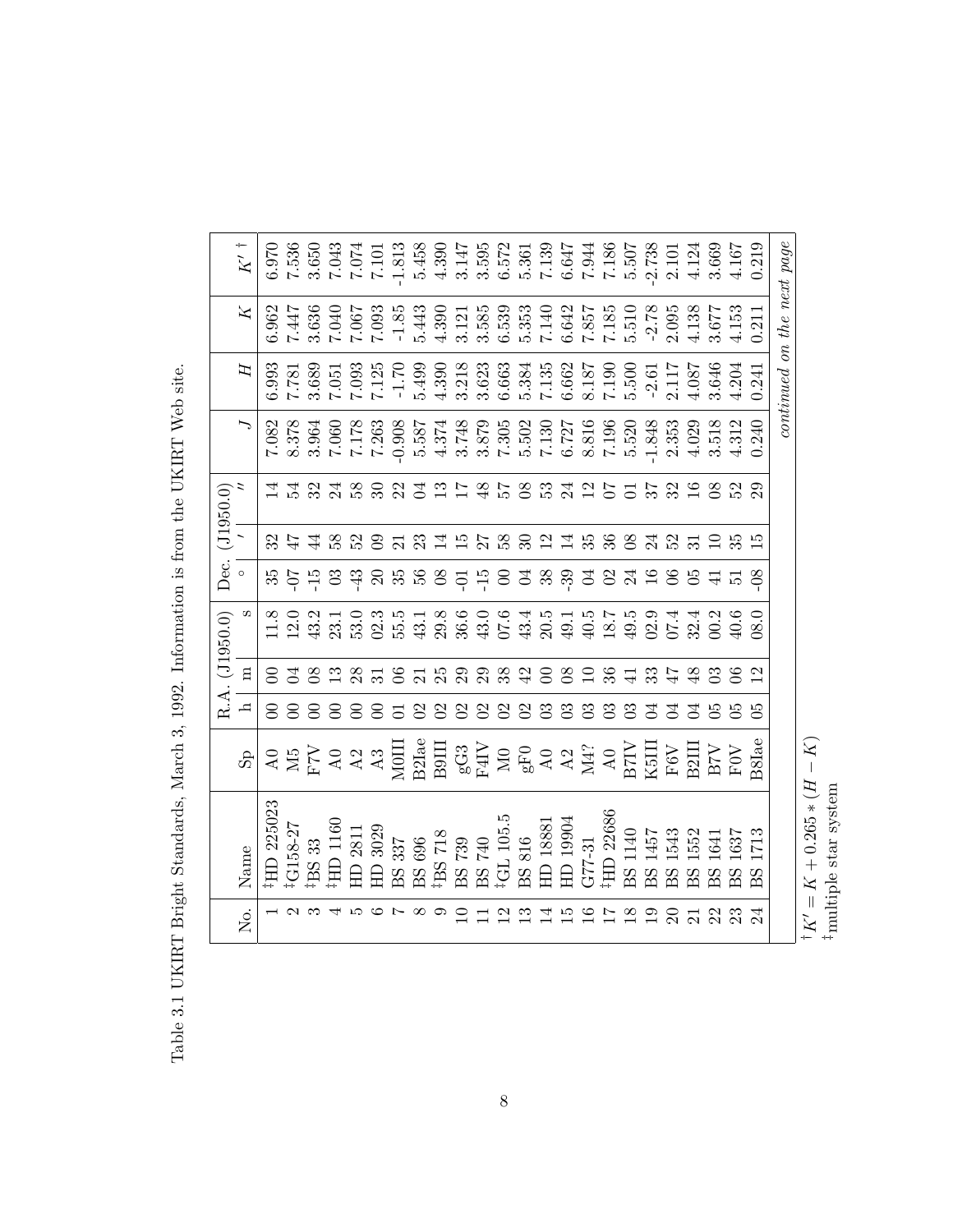|                                                                                                                                                                                                                                                                                                                                                                                                                                    |                |                 | R.A. (J1950.0)   | Dec.           |               | $($ $1950.0)$   |       |         |                               |       |
|------------------------------------------------------------------------------------------------------------------------------------------------------------------------------------------------------------------------------------------------------------------------------------------------------------------------------------------------------------------------------------------------------------------------------------|----------------|-----------------|------------------|----------------|---------------|-----------------|-------|---------|-------------------------------|-------|
| $\rm{d}_{\rm S}$                                                                                                                                                                                                                                                                                                                                                                                                                   | $\mathbf{p}$   | $\Xi$           | S                | $\circ$        |               |                 |       | H       | Z                             |       |
| $\begin{array}{l} \text{G4III}\\ \text{FB} \\ \text{G4} \\ \text{G5} \\ \text{G6} \\ \text{G7} \\ \text{G8} \\ \text{G8} \\ \text{G8} \\ \text{G8} \\ \text{G8} \\ \text{G8} \\ \text{G8} \\ \text{G8} \\ \text{G8} \\ \text{G8} \\ \text{G8} \\ \text{G8} \\ \text{G8} \\ \text{G8} \\ \text{G8} \\ \text{H8} \\ \text{G8} \\ \text{H8} \\ \text{H8} \\ \text{H8} \\ \text{H8} \\ \text{H8} \\ \text{H8} \\ \text{H8} \\ \text{H$ |                |                 |                  |                |               |                 | 1.334 | $-1.71$ | $-1.80$                       | 1.779 |
|                                                                                                                                                                                                                                                                                                                                                                                                                                    |                |                 |                  |                |               | 58<br>156<br>56 |       |         |                               |       |
|                                                                                                                                                                                                                                                                                                                                                                                                                                    |                |                 |                  |                | 42            |                 |       |         |                               |       |
|                                                                                                                                                                                                                                                                                                                                                                                                                                    |                | $\ddot{r}$      |                  |                |               |                 |       |         |                               |       |
|                                                                                                                                                                                                                                                                                                                                                                                                                                    |                | 55T             |                  | $\frac{38}{5}$ |               |                 |       |         |                               |       |
|                                                                                                                                                                                                                                                                                                                                                                                                                                    | S              |                 |                  | 46             |               | 57<br>35        |       |         |                               |       |
|                                                                                                                                                                                                                                                                                                                                                                                                                                    | 8              |                 |                  |                |               |                 |       |         |                               |       |
|                                                                                                                                                                                                                                                                                                                                                                                                                                    | $\infty$       | $\Xi$           |                  |                | $\frac{8}{3}$ | 46              |       |         |                               |       |
|                                                                                                                                                                                                                                                                                                                                                                                                                                    | $\infty$       | $\Omega$        |                  |                |               |                 |       |         |                               |       |
|                                                                                                                                                                                                                                                                                                                                                                                                                                    | 50             | $\frac{2}{36}$  |                  |                | $\Xi$         | 37595           |       |         |                               |       |
|                                                                                                                                                                                                                                                                                                                                                                                                                                    |                |                 |                  |                |               |                 |       |         |                               |       |
|                                                                                                                                                                                                                                                                                                                                                                                                                                    | 70             | $\ddot{ }$      |                  |                | $\infty$      |                 |       |         |                               |       |
|                                                                                                                                                                                                                                                                                                                                                                                                                                    | 8 <sup>o</sup> | 23              |                  |                | $\sharp 4$    |                 |       |         |                               |       |
|                                                                                                                                                                                                                                                                                                                                                                                                                                    | $8^{\circ}$    | $\frac{15}{5}$  |                  |                | 36            |                 |       |         |                               |       |
|                                                                                                                                                                                                                                                                                                                                                                                                                                    | 8 <sup>o</sup> |                 |                  |                | $\Xi$         | 374986          |       |         |                               |       |
|                                                                                                                                                                                                                                                                                                                                                                                                                                    | $\mathbf{S}$   | 26              |                  |                | $8^{\circ}$   |                 |       |         |                               |       |
|                                                                                                                                                                                                                                                                                                                                                                                                                                    | $\mathbf{S}$   | $\frac{45}{47}$ |                  |                | ှ္က           |                 |       |         |                               |       |
|                                                                                                                                                                                                                                                                                                                                                                                                                                    | $\mathbf{S}$   |                 |                  |                |               |                 |       |         |                               |       |
|                                                                                                                                                                                                                                                                                                                                                                                                                                    | 8              | $\overline{6}$  |                  |                | 36            |                 |       |         |                               |       |
|                                                                                                                                                                                                                                                                                                                                                                                                                                    | $\Xi$          | $\mathbf{S}$    |                  | 79879977977977 |               | 2948            |       |         |                               |       |
|                                                                                                                                                                                                                                                                                                                                                                                                                                    |                | $\overline{0}$  |                  |                |               |                 |       |         | $0.80 -$                      |       |
|                                                                                                                                                                                                                                                                                                                                                                                                                                    |                | 22              |                  | 5 S            |               | 36              |       |         |                               |       |
|                                                                                                                                                                                                                                                                                                                                                                                                                                    |                |                 | 0.0 <sub>0</sub> |                |               |                 |       |         | $6.061$<br>$6.099$<br>$3.202$ |       |
|                                                                                                                                                                                                                                                                                                                                                                                                                                    |                |                 | 25.9             | 80             |               |                 | 3.879 | 3.299   |                               |       |
|                                                                                                                                                                                                                                                                                                                                                                                                                                    |                |                 |                  |                |               |                 |       |         | continued on the next page    |       |

Table 3.1, continued. <br> <br> $\quad$ Table 3.1, continued.

> ${}^\dagger K' = K + 0.265*(H-K)$   ${}^\dagger \text{multiple star system}$  $\dagger K' = K + 0.265 * (H - K)$ ‡multiple star system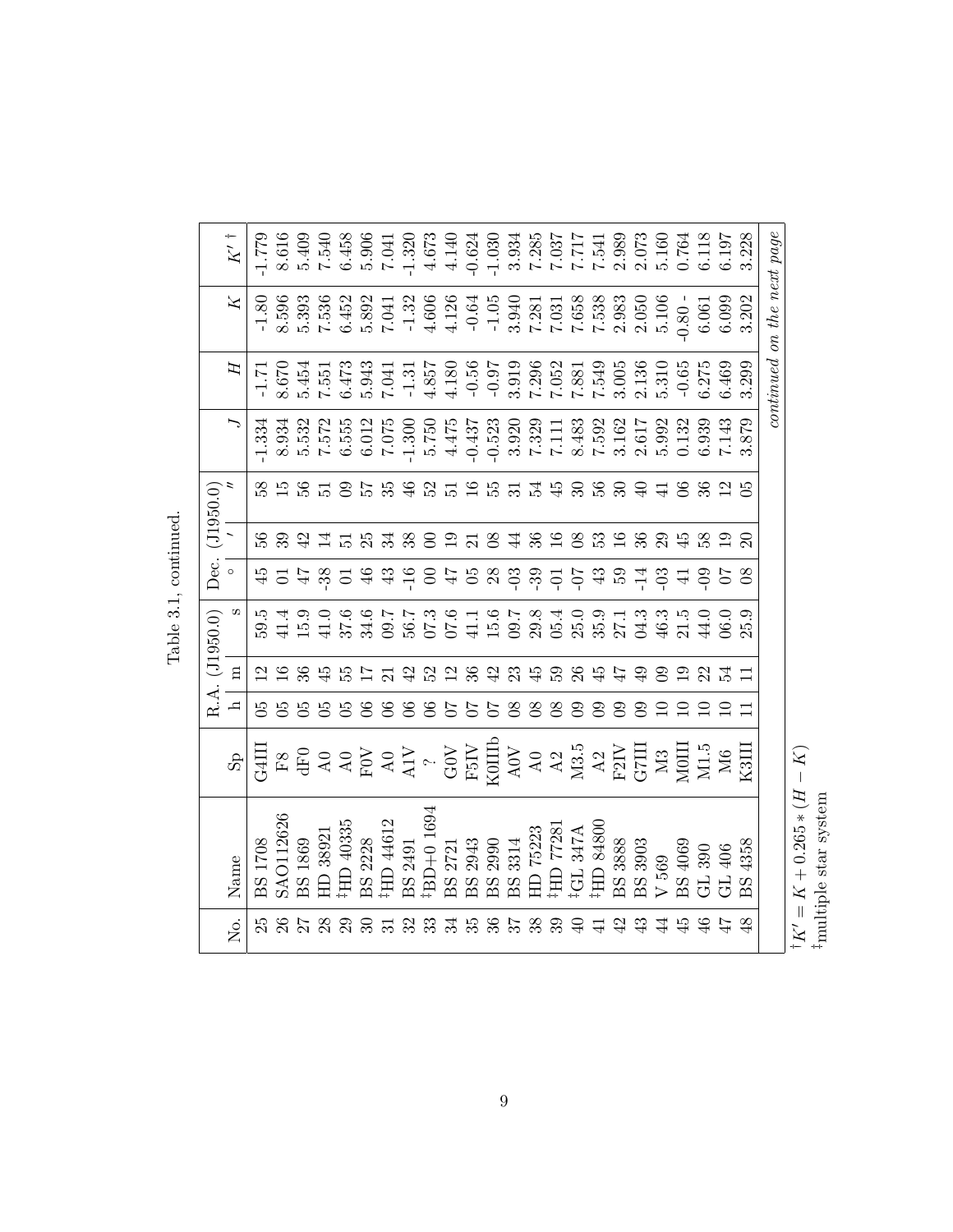|                                                       |                         |   |                     | R.A. (J1950.0)                                                                                                                         | Dec.                                                                                                                                                                                                                                                               |                | (0.02612)       |                           |                                                                                                                                                                                                                                 |                                                                                                                                                                                                                                                                                                               |       |
|-------------------------------------------------------|-------------------------|---|---------------------|----------------------------------------------------------------------------------------------------------------------------------------|--------------------------------------------------------------------------------------------------------------------------------------------------------------------------------------------------------------------------------------------------------------------|----------------|-----------------|---------------------------|---------------------------------------------------------------------------------------------------------------------------------------------------------------------------------------------------------------------------------|---------------------------------------------------------------------------------------------------------------------------------------------------------------------------------------------------------------------------------------------------------------------------------------------------------------|-------|
| Name                                                  | $\mathbf{g}_\mathbf{S}$ | h | $\Xi$               |                                                                                                                                        |                                                                                                                                                                                                                                                                    |                |                 |                           | 口                                                                                                                                                                                                                               | $\geq$                                                                                                                                                                                                                                                                                                        |       |
| HD101452                                              |                         |   |                     | 45.1                                                                                                                                   |                                                                                                                                                                                                                                                                    |                | $\mathbf{S}$    |                           | 6.890                                                                                                                                                                                                                           | 6.848                                                                                                                                                                                                                                                                                                         | 6.859 |
| $\Upsilon$ 2730                                       |                         |   |                     | 08.2                                                                                                                                   |                                                                                                                                                                                                                                                                    |                | 56              |                           | 5.935                                                                                                                                                                                                                           | 5.646                                                                                                                                                                                                                                                                                                         |       |
| BS 4550                                               |                         |   |                     |                                                                                                                                        | 32 5 32 33                                                                                                                                                                                                                                                         | $\Xi$          | 39              | $7.018$<br>6.532<br>4.957 | 4.466                                                                                                                                                                                                                           | 4.400                                                                                                                                                                                                                                                                                                         |       |
| HD105601                                              |                         |   |                     |                                                                                                                                        |                                                                                                                                                                                                                                                                    | 24             | 39              | 6.821                     | 6.719                                                                                                                                                                                                                           | 6.687                                                                                                                                                                                                                                                                                                         |       |
| HD106965                                              |                         |   |                     |                                                                                                                                        |                                                                                                                                                                                                                                                                    | 53.85          | $\Xi$           | 7.380                     |                                                                                                                                                                                                                                 |                                                                                                                                                                                                                                                                                                               |       |
| <sup>‡</sup> BS 4689                                  |                         |   |                     |                                                                                                                                        |                                                                                                                                                                                                                                                                    |                |                 | 3.810                     |                                                                                                                                                                                                                                 |                                                                                                                                                                                                                                                                                                               |       |
| BS 4935<br>BS 4983<br>BS 5340<br><sup>‡</sup> BS 5447 |                         |   |                     |                                                                                                                                        |                                                                                                                                                                                                                                                                    |                | $\frac{21}{55}$ | 4.604                     | $7.337$<br>$3.781$<br>$4.290$                                                                                                                                                                                                   |                                                                                                                                                                                                                                                                                                               |       |
|                                                       |                         |   | ഭ                   |                                                                                                                                        |                                                                                                                                                                                                                                                                    |                | 52              | 3.194                     |                                                                                                                                                                                                                                 |                                                                                                                                                                                                                                                                                                               |       |
|                                                       |                         |   | ≌                   |                                                                                                                                        |                                                                                                                                                                                                                                                                    |                | . ಇ. ಕ          |                           |                                                                                                                                                                                                                                 |                                                                                                                                                                                                                                                                                                               |       |
|                                                       |                         |   | 32                  |                                                                                                                                        |                                                                                                                                                                                                                                                                    | 750            |                 |                           |                                                                                                                                                                                                                                 |                                                                                                                                                                                                                                                                                                               |       |
| HD129653                                              |                         |   |                     |                                                                                                                                        |                                                                                                                                                                                                                                                                    | $\frac{8}{17}$ | 50              |                           |                                                                                                                                                                                                                                 |                                                                                                                                                                                                                                                                                                               |       |
| ER9655                                                |                         |   |                     |                                                                                                                                        |                                                                                                                                                                                                                                                                    |                | 38 Z            |                           |                                                                                                                                                                                                                                 |                                                                                                                                                                                                                                                                                                               |       |
| HD130163                                              |                         | ↽ | $\sharp$            |                                                                                                                                        |                                                                                                                                                                                                                                                                    | $\ddot{4}$     |                 |                           |                                                                                                                                                                                                                                 |                                                                                                                                                                                                                                                                                                               |       |
| $3D+32954$                                            |                         |   | $\Omega$            |                                                                                                                                        |                                                                                                                                                                                                                                                                    |                | 33              |                           |                                                                                                                                                                                                                                 |                                                                                                                                                                                                                                                                                                               |       |
| BS 5685<br>‡HD136754                                  |                         |   | 프                   |                                                                                                                                        |                                                                                                                                                                                                                                                                    |                | 59              |                           |                                                                                                                                                                                                                                 |                                                                                                                                                                                                                                                                                                               |       |
|                                                       |                         |   |                     |                                                                                                                                        |                                                                                                                                                                                                                                                                    |                | 28              |                           |                                                                                                                                                                                                                                 |                                                                                                                                                                                                                                                                                                               |       |
| BD+2 2957                                             |                         |   | 22                  |                                                                                                                                        |                                                                                                                                                                                                                                                                    |                |                 |                           |                                                                                                                                                                                                                                 |                                                                                                                                                                                                                                                                                                               |       |
| BS 6084 B2                                            |                         |   | $\overline{8}$      |                                                                                                                                        | $S$ $\tilde{\Omega}$ $\tilde{\Omega}$ $\tilde{\Omega}$ $\tilde{\Omega}$ $\tilde{\Omega}$ $\tilde{\Omega}$ $\tilde{\Omega}$ $\tilde{\Omega}$ $\tilde{\Omega}$ $\tilde{\Omega}$ $\tilde{\Omega}$ $\tilde{\Omega}$ $\tilde{\Omega}$ $\tilde{\Omega}$ $\tilde{\Omega}$ | 28             |                 |                           |                                                                                                                                                                                                                                 |                                                                                                                                                                                                                                                                                                               |       |
| $\mbox{}^{\ddag}\mbox{}BS$ 6092<br>S-R $3$            |                         |   | $\overline{\infty}$ |                                                                                                                                        |                                                                                                                                                                                                                                                                    | 25             | 23 24           |                           |                                                                                                                                                                                                                                 |                                                                                                                                                                                                                                                                                                               |       |
|                                                       |                         |   | $\mathbb{S}^2$      | 3. 1. 9. 8. 1. 4. 8. 8. 9. 9. 9. 9. 7. 9. 9. 7. 1. 7. 8. 9. 9. 4.<br>9. 9. 8. 8. 9. 8. 8. 8. 8. 7. 8. 8. 8. 8. 8. 9. 7. 8. 9. 9. 9. 9. | $24 \over 24$                                                                                                                                                                                                                                                      |                | $\infty$        |                           | 2022 21 22 23 23 24 25 26 26 26 27 28 28 29 20 21 22 22 23 24 25 26 26 26 26 27 27 28 27 27 27 28 27 27 27 28<br>2022 2023 2024 2025 2026 2027 2028 2021 2022 2023 2024 2022 2023 2024 2025 2026 2027 22 23 24 26 27 27 27 27 2 | $\begin{array}{l} 1.51 \\ 1.63 \\ 1.78 \\ 1.84 \\ 1.99 \\ 1.90 \\ 1.91 \\ 1.92 \\ 1.93 \\ 1.95 \\ 1.97 \\ 1.91 \\ 1.92 \\ 1.93 \\ 1.91 \\ 1.91 \\ 1.91 \\ 1.91 \\ 1.91 \\ 1.91 \\ 1.91 \\ 1.91 \\ 1.91 \\ 1.91 \\ 1.91 \\ 1.91 \\ 1.91 \\ 1.91 \\ 1.91 \\ 1.91 \\ 1.91 \\ 1.91 \\ 1.91 \\ 1.91 \\ 1.91 \\ 1.$ |       |
| <b>OPH S1</b>                                         |                         |   |                     |                                                                                                                                        |                                                                                                                                                                                                                                                                    |                | $\overline{4}$  |                           |                                                                                                                                                                                                                                 |                                                                                                                                                                                                                                                                                                               |       |
| <b>BS</b> 6136                                        |                         |   |                     |                                                                                                                                        |                                                                                                                                                                                                                                                                    | 46             |                 | 2.898                     | 2.184                                                                                                                                                                                                                           | $\begin{array}{c} 6.378 \\ 2.036 \\ 2.269 \end{array}$                                                                                                                                                                                                                                                        |       |
| BS 6147                                               |                         |   |                     |                                                                                                                                        |                                                                                                                                                                                                                                                                    |                |                 | 2.767                     | 2.334                                                                                                                                                                                                                           |                                                                                                                                                                                                                                                                                                               |       |
| 6406<br>BS                                            |                         |   |                     | 22.0                                                                                                                                   |                                                                                                                                                                                                                                                                    |                | $\ddot{r}$      | 2.276                     |                                                                                                                                                                                                                                 | $-3.35$                                                                                                                                                                                                                                                                                                       |       |
|                                                       |                         |   |                     |                                                                                                                                        |                                                                                                                                                                                                                                                                    |                |                 |                           | continued on the next page                                                                                                                                                                                                      |                                                                                                                                                                                                                                                                                                               |       |

Table 3.1, continued. <br> <br> $\quad$ Table 3.1, continued.

> ${}^{\dagger}K' = K + 0.265*(H - K)$  <br>  ${}^{\dagger}$  multiple star system  $\dagger K' = K + 0.265 * (H - K)$ ‡multiple star system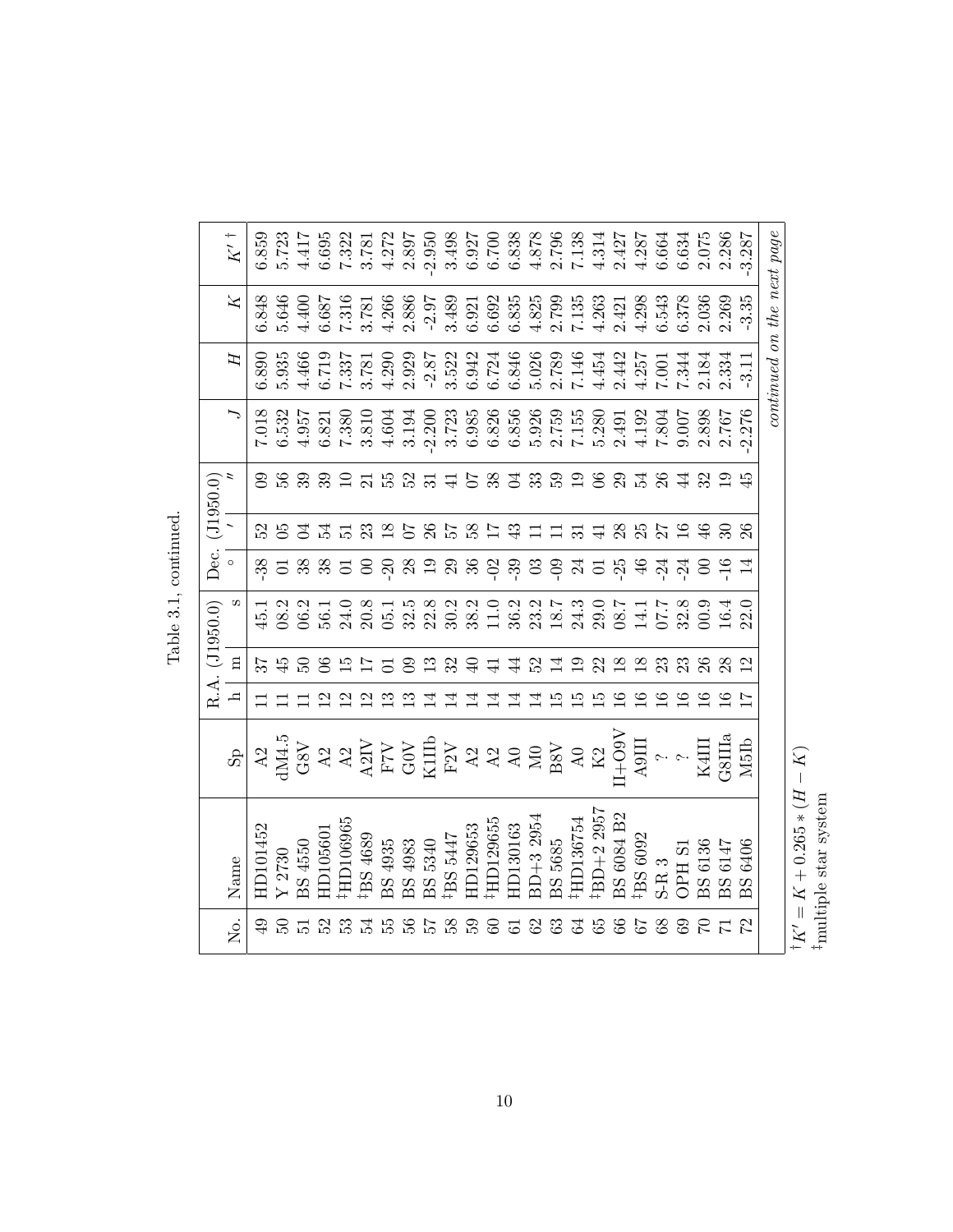|                | $K'$ †       |                                                                                                                                                                                                                                                                                                                                                                              |                |          |                                                                                                                                                                                                                                                                       |                                                |  |  |                             |  |                      |          |         |           |                       |            |               |                            |
|----------------|--------------|------------------------------------------------------------------------------------------------------------------------------------------------------------------------------------------------------------------------------------------------------------------------------------------------------------------------------------------------------------------------------|----------------|----------|-----------------------------------------------------------------------------------------------------------------------------------------------------------------------------------------------------------------------------------------------------------------------|------------------------------------------------|--|--|-----------------------------|--|----------------------|----------|---------|-----------|-----------------------|------------|---------------|----------------------------|
|                | $\mathbb{X}$ |                                                                                                                                                                                                                                                                                                                                                                              |                |          | $7.612$<br>$7.121$ $0.414$ $0.533$ $0.653$ $0.655$ $0.657$ $0.657$ $0.657$ $0.657$ $0.657$ $0.657$ $0.657$ $0.657$ $0.657$ $0.657$ $0.657$ $0.657$ $0.657$ $0.657$ $0.657$ $0.657$ $0.657$ $0.657$ $0.657$ $0.657$ $0.657$ $0.6$                                      |                                                |  |  |                             |  |                      |          |         |           | 2.312                 | 5.066      | 040           |                            |
|                | Ħ            |                                                                                                                                                                                                                                                                                                                                                                              | 7.620<br>7.059 |          | $\begin{array}{l} 7.141\\ 7.352\\ 3.680\\ 2.557\\ 4.859\\ 6.557\\ 7.489\\ 8.838\\ 7.680\\ 8.838\\ 7.680\\ 7.760\\ 8.838\\ 7.766\\ 7.766\\ 7.437\\ 8.378\\ 7.437\\ 8.378\\ 2.378\\ 2.378\\ 2.378\\ 2.378\\ 2.378\\ 2.378\\ 2.378\\ 2.378\\ 2.378\\ 2.378\\ 2.378\\ 2.$ |                                                |  |  |                             |  |                      |          |         |           |                       | 5.344      | .915          |                            |
|                |              |                                                                                                                                                                                                                                                                                                                                                                              |                |          |                                                                                                                                                                                                                                                                       |                                                |  |  |                             |  |                      |          |         |           |                       |            | 8.38          |                            |
| Dec. (J1950.0) | $\mathbf{z}$ |                                                                                                                                                                                                                                                                                                                                                                              | $\mathbb{Z}$   |          |                                                                                                                                                                                                                                                                       |                                                |  |  |                             |  |                      |          |         |           | 39                    |            | $\Xi$         |                            |
|                |              |                                                                                                                                                                                                                                                                                                                                                                              |                |          | $\frac{15}{10}$ $\frac{13}{10}$                                                                                                                                                                                                                                       |                                                |  |  | 4 3 5 5 5 6 7 4 5 5 5 6 7 6 |  |                      |          |         |           |                       |            |               |                            |
|                | $\circ$      |                                                                                                                                                                                                                                                                                                                                                                              |                |          | % 다 8 % % X 3 2 # 2 H 8 % 8 # # # #                                                                                                                                                                                                                                   |                                                |  |  |                             |  |                      |          |         |           |                       | <b>리</b> 구 | 80            |                            |
| $($ $J1950.0)$ | S            |                                                                                                                                                                                                                                                                                                                                                                              |                |          |                                                                                                                                                                                                                                                                       |                                                |  |  |                             |  |                      |          |         |           |                       |            | 14.5          |                            |
|                | $\rm{m}$     |                                                                                                                                                                                                                                                                                                                                                                              |                |          |                                                                                                                                                                                                                                                                       | 5 \$ \$ \$ \$ \$ \$ \$ \$ \$ \$ \$ \$ \$ \$ \$ |  |  |                             |  |                      |          |         |           |                       |            | $\mathbf{S}$  |                            |
| R.A.           | $\mathbf{r}$ |                                                                                                                                                                                                                                                                                                                                                                              |                |          |                                                                                                                                                                                                                                                                       | $\frac{8}{2}$                                  |  |  | ra na ga sa sa sa sa sa     |  |                      |          |         |           |                       |            | $\frac{8}{3}$ |                            |
|                | $\rm{d}_{S}$ | $\begin{tabular}{l} $A$ & $A$ \\ $A$ & $A$ \\ $Y$ & $X$ \\ $X$ & $X$ \\ $X$ & $X$ \\ $X$ & $X$ \\ $X$ & $X$ \\ $X$ & $X$ \\ $X$ & $X$ \\ $X$ & $X$ \\ $X$ & $X$ \\ $X$ & $X$ \\ $X$ & $X$ \\ $X$ & $X$ \\ $X$ & $X$ \\ $X$ & $X$ \\ $X$ & $X$ \\ $X$ & $X$ \\ $X$ & $X$ \\ $X$ & $X$ \\ $X$ & $X$ \\ $X$ & $X$ \\ $X$ & $X$ \\ $X$ & $X$ \\ $X$ & $X$ \\ $X$ & $X$ \\ $X$ &$ |                |          |                                                                                                                                                                                                                                                                       |                                                |  |  |                             |  |                      |          |         |           |                       |            |               |                            |
|                | Name         | HD161743                                                                                                                                                                                                                                                                                                                                                                     | HD161903       | HD162208 | $\begin{array}{ l } \hline \text{BS 6707} \\ \hline \text{183} \\ \text{BS 7120} \\ \text{BS 7120} \\ \text{181 748} \\ \text{182 7615} \\ \text{183 7615} \\ \text{185 7773} \\ \text{186 11.1} \\ \text{187 7615} \\ \text{188 11.1} \end{array}$                   |                                                |  |  |                             |  | BS 8143<br>‡HD203856 | HD205772 | SAO3440 | IF58 SB41 | $\frac{128}{11}$ 8546 |            | *GL 299       | $K' = K + 0.265 * (H - K)$ |
|                | ,<br>Š       |                                                                                                                                                                                                                                                                                                                                                                              |                |          |                                                                                                                                                                                                                                                                       |                                                |  |  |                             |  |                      |          |         |           |                       |            |               |                            |

Table 3.1, continued. <br> <br> $\,$ Table 3.1, continued.

> $\dagger K' = K + 0.265 * (H - K)$ ‡multiple star system

 $\begin{array}{l} \text{A} & -\text{A} & -\text{A} & \text{A} \\ \text{f}\text{multiplet star system} \\ \text{*GL299 has a high proper motion (1163, -5079 mass/yr) and was thus dropped off the list, but was previously available} \end{array}$ ∗GL299 has a high proper motion (1163, -5079 mas/yr) and was thus dropped off the list, but was previously available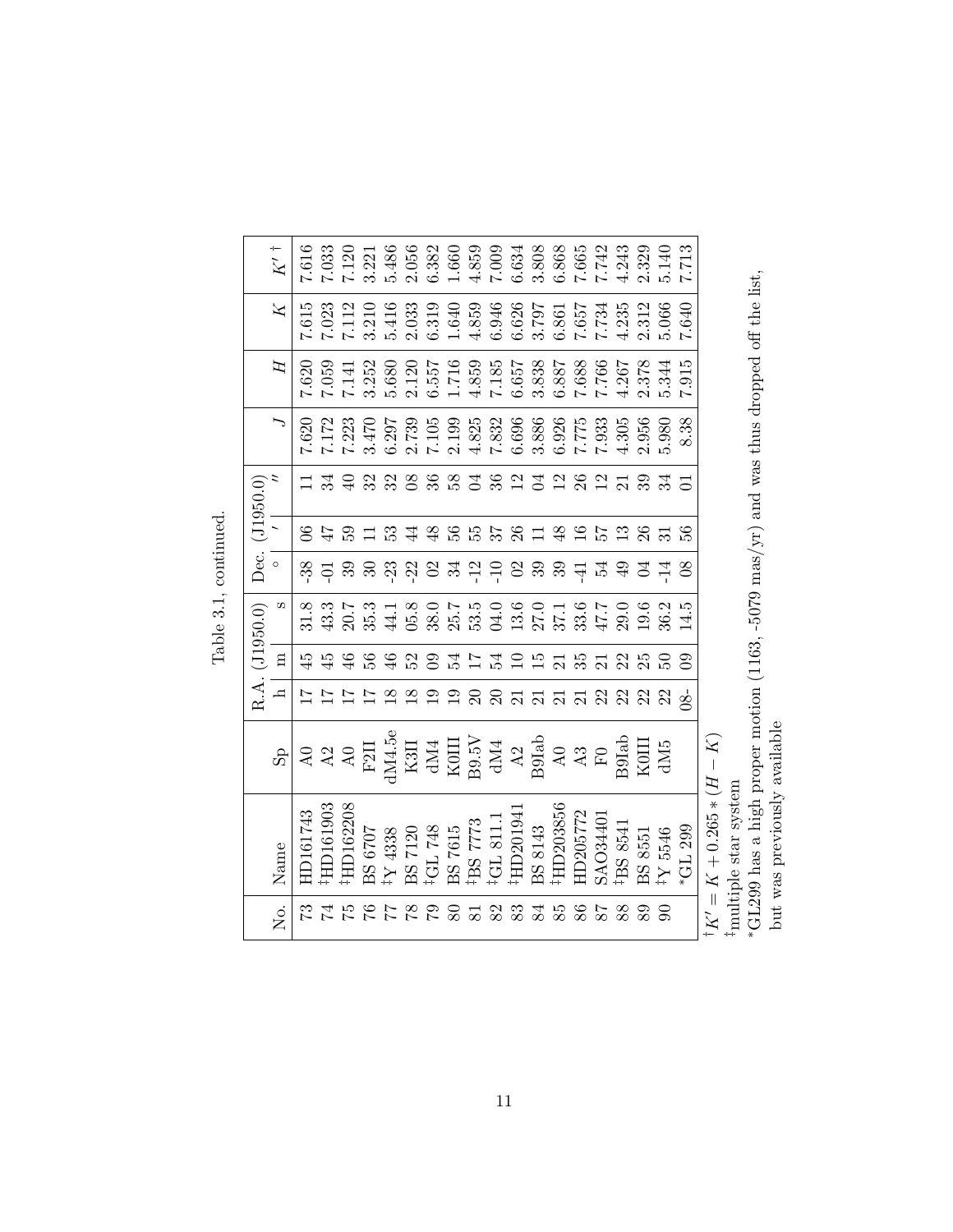|                | р<br>$H-K$            | 0.12        |        |               |                  |                 |                |              |              | $\begin{array}{l} 0.003\\ 0.007\\ 0.007\\ 0.004\\ 0.012\\ 0.004\\ 0.005\\ 0.006\\ 0.007\\ 0.008\\ 0.009\\ 0.000\\ 0.000\\ 0.000\\ 0.000\\ 0.005\\ 0.005\\ 0.005\\ 0.006\\ 0.005\\ 0.006\\ 0.006\\ 0.007\\ 0.008\\ 0.000\\ 0.000\\ 0.000\\ 0.000\\ 0.000\\ 0.000\\ 0.$                               |                     |                                |             |        |                     |                |                        |                            |
|----------------|-----------------------|-------------|--------|---------------|------------------|-----------------|----------------|--------------|--------------|-----------------------------------------------------------------------------------------------------------------------------------------------------------------------------------------------------------------------------------------------------------------------------------------------------|---------------------|--------------------------------|-------------|--------|---------------------|----------------|------------------------|----------------------------|
|                | $\mathbb{X}$<br>$H -$ |             |        |               |                  |                 |                |              |              |                                                                                                                                                                                                                                                                                                     |                     |                                |             |        |                     |                |                        | continued on the next page |
|                | $\sigma$<br>$J-K$     |             |        |               |                  |                 |                |              |              | $\begin{array}{l} 0.011 \\ 0.003 \\ 0.003 \\ 0.004 \\ 0.000 \\ 0.011 \\ 0.000 \\ 0.000 \\ 0.000 \\ 0.000 \\ 0.000 \\ 0.000 \\ 0.000 \\ 0.000 \\ 0.000 \\ 0.000 \\ 0.000 \\ 0.000 \\ 0.000 \\ 0.000 \\ 0.000 \\ 0.000 \\ 0.000 \\ 0.000 \\ 0.000 \\ 0.000 \\ 0.000 \\ 0.000 \\ 0.000 \\ 0.000 \\ 0.$ |                     |                                |             |        |                     |                |                        |                            |
|                | $J-K\,$               | 0.462       | 0.247  | $-0.222$      |                  |                 |                |              |              | $\begin{array}{c} 0.292 \\ 0.007 \\ -0.135 \\ 0.165 \\ 0.076 \\ 0.084 \\ 0.070 \\ -0.070 \\ 0.032 \\ 0.032 \\ 0.0418 \\ \end{array}$                                                                                                                                                                |                     |                                |             |        |                     |                | 0.340                  |                            |
|                | $K$ $\sigma$          | 0.021       | 0.003  | 700(          | 0.005            |                 |                |              |              | $\begin{array}{l} 0.006 \\ 0.015 \\ 0.005 \\ 0.006 \\ 0.006 \\ 0.072 \\ 0.018 \\ 0.018 \\ 0.003 \end{array}$                                                                                                                                                                                        |                     |                                |             | 0.003  | 0.12                | 0.021          | 0.008                  |                            |
|                | $\overline{X}$        | 12.967      | 10.466 | 12.822        | 10.264           | 12.342          | 13.374         | 10.940       | 8.313        | 8.266                                                                                                                                                                                                                                                                                               | 14.919              | 1.278                          | 13.898      | 10.135 | 14.261              | 12.360         | $\lfloor 2.63 \rfloor$ |                            |
|                |                       |             | 58     | 34            | $\Omega$         | $\overline{47}$ | 34             | 39           |              | 34.38                                                                                                                                                                                                                                                                                               |                     | 34                             | 57          | ္မွာ   |                     | $\mathfrak{D}$ |                        |                            |
| Dec. (J1950.0) |                       |             | 26     |               | 28               | $\infty$        | $\mathfrak{S}$ | $\infty$     | Z,           | 58                                                                                                                                                                                                                                                                                                  |                     | $\mathbf{0}$                   | 52          |        | 77                  |                |                        |                            |
|                | $\circ$               |             |        | $\frac{8}{1}$ |                  |                 |                |              |              |                                                                                                                                                                                                                                                                                                     |                     | $-0.5 + 0.0 + 0.0 + 0.0 + 0.0$ |             |        | $-0c$               | $\Xi$          | $+12$                  |                            |
| (0.0550)       | S                     |             |        |               |                  |                 |                |              |              |                                                                                                                                                                                                                                                                                                     |                     |                                |             |        | 11.2                | 21.9           |                        |                            |
|                | $\Xi$                 |             |        |               | $\Omega$         | 52              |                | 24           | 55           | р5<br>Си                                                                                                                                                                                                                                                                                            | ≌                   | S                              | ₽           | 24     | $\overline{\Omega}$ | ≆              | ఞ                      |                            |
| R.A.           | ⊐                     |             |        |               |                  | నె              | $\mathbf{S}$   | $\mathbf{C}$ | $\mathbf{S}$ | $\mathbf{S}$                                                                                                                                                                                                                                                                                        | $\mathbb{S}$        | Z                              | 95          | 95     |                     | 8 <sup>o</sup> | $8^{\circ}$            |                            |
|                | Name                  | <b>ESSI</b> | FSSO2  | FS03          | FS <sub>04</sub> | FS05            | <b>FS06</b>    |              |              | FS07<br>FS08<br>FS09                                                                                                                                                                                                                                                                                | <b>FS10</b><br>FS11 |                                | <b>FS12</b> | FS13   | FS14                | FS15           | FS16                   |                            |

The UKIRT Faint Standards as published on the UKIRT website in May of 1998. These were the values used in this dissertation. Some of the stars on this list were removed since that time, and some magnitudes may have changed. In addition, the errors in measurements are different-generally, better measurements are available. At the time of this The UKIRT Faint Standards as published on the UKIRT website in May of 1998. These were the values used in this dissertation. Some of the stars on this list were removed since that time, and some magnitudes may have changed. In addition, the errors in measurements are different-generally, better measurements are available. At the time of this dissertation, the standards had yet to be formally published. Coordinate epoch is J1950.0. dissertation, the standards had yet to be formally published. Coordinate epoch is J1950.0.

Table 3.2 UKIRT Faint Standards - May 1998 Table 3.2 UKIRT Faint Standards - May 1998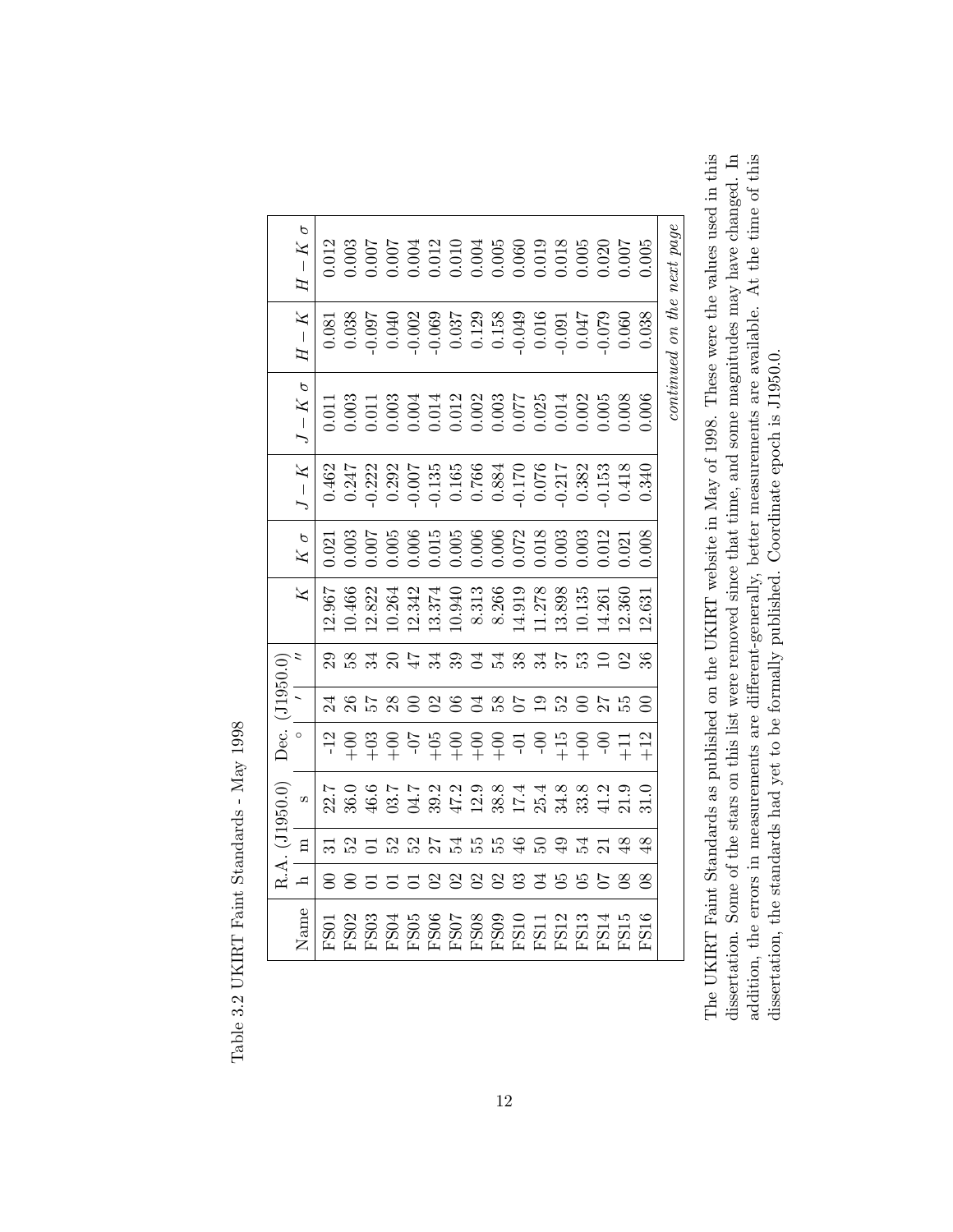|                | $- K$<br>H<br>$H-K$ | 0.073      | 0.031          |        |        |      |                                  |                          |              | $\begin{array}{l} 0.003\\ 0.003\\ 0.012\\ 0.012\\ 0.003\\ 0.000\\ 0.000\\ 0.000\\ 0.000\\ 0.000\\ 0.000\\ 0.000\\ 0.000\\ 0.000\\ 0.000\\ 0.000\\ 0.000\\ 0.000\\ 0.000\\ 0.000\\ 0.000\\ 0.000\\ 0.000\\ 0.000\\ 0.000\\ 0.000\\ 0.000\\ 0.000\\ 0.000\\ 0.000\\ 0.$<br>$\begin{array}{l} 1.142 \\ 0.060 \\ 0.070 \\ 0.070 \\ 0.070 \\ 0.070 \\ 0.070 \\ 0.070 \\ 0.070 \\ 0.070 \\ 0.070 \\ 0.070 \\ 0.070 \\ 0.070 \\ 0.070 \\ 0.070 \\ 0.070 \\ 0.008 \\ 0.008 \\ 0.008 \\ 0.008 \\ 0.008 \\ 0.000 \\ 0.000 \\ 0.000 \\ 0.000 \\ 0.000 \\ 0.000 \\ 0.000 \\ 0.000 \\ 0.$ |            |        |                                                                                                                                                                                                                                                                                                                                       |                                                     |        |               |                          |                                             |               |
|----------------|---------------------|------------|----------------|--------|--------|------|----------------------------------|--------------------------|--------------|------------------------------------------------------------------------------------------------------------------------------------------------------------------------------------------------------------------------------------------------------------------------------------------------------------------------------------------------------------------------------------------------------------------------------------------------------------------------------------------------------------------------------------------------------------------------------|------------|--------|---------------------------------------------------------------------------------------------------------------------------------------------------------------------------------------------------------------------------------------------------------------------------------------------------------------------------------------|-----------------------------------------------------|--------|---------------|--------------------------|---------------------------------------------|---------------|
|                | р<br>$- K$          | 100.0      |                |        |        |      |                                  |                          |              | $\begin{array}{l} 0.003 \\ 0.01 \\ 0.01 \\ 0.03 \\ 0.000 \\ 0.000 \\ 0.000 \\ 0.001 \\ 0.001 \\ 0.001 \\ 0.001 \\ 0.01 \\ 0.01 \\ 0.000 \\ 0.000 \\ 0.000 \\ 0.000 \\ 0.000 \\ 0.000 \\ 0.000 \\ 0.000 \\ 0.000 \\ 0.000 \\ 0.000 \\ 0.000 \\ 0.000 \\ 0.000 \\ 0.000 \\ 0.000 \\ 0.000 \\ 0.000 \\ $                                                                                                                                                                                                                                                                        |            |        |                                                                                                                                                                                                                                                                                                                                       |                                                     |        |               |                          |                                             |               |
|                | $I-K$               |            | 0.411<br>0.292 |        |        |      |                                  |                          |              | $\begin{array}{l} 0.231 \\ 0.120 \\ 0.623 \\ 0.61 \\ 0.623 \\ 0.71 \\ 0.71 \\ 0.71 \\ 0.71 \\ 0.71 \\ 0.71 \\ 0.71 \\ 0.71 \\ 0.71 \\ 0.71 \\ 0.71 \\ 0.71 \\ 0.71 \\ 0.71 \\ 0.71 \\ 0.71 \\ 0.71 \\ 0.71 \\ 0.71 \\ 0.71 \\ 0.71 \\ 0.71 \\ 0.71 \\ 0.71 \\ 0.71 \\ 0.71 \\ 0.71 \\ 0.71 \\ 0.71 \\ 0.71$                                                                                                                                                                                                                                                                  |            |        |                                                                                                                                                                                                                                                                                                                                       |                                                     |        |               |                          |                                             | 0.474         |
|                | $K\sigma$           | 1007       | 0.008          |        |        |      |                                  |                          |              | $\begin{array}{l} 0.025\\ 0.017\\ 0.000\\ 0.000\\ 0.000\\ 0.000\\ 0.017\\ 0.000\\ 0.017\\ 0.000\\ 0.010\\ 0.010\\ 0.001\\ 0.012\\ 0.012\\ 0.012\\ 0.012\\ 0.012\\ 0.012\\ 0.013\\ 0.014\\ 0.012\\ 0.013\\ 0.014\\ 0.014\\ 0.014\\ 0.012\\ 0.014\\ 0.014\\ 0.010\\ 0.$                                                                                                                                                                                                                                                                                                        |            |        |                                                                                                                                                                                                                                                                                                                                       |                                                     |        |               | 0.016                    | 0.011                                       | 10.017        |
|                | Z                   | 12.270     | 10.522         | 13.796 | 13.473 |      | $13.132$<br>$12.374$<br>$10.753$ |                          | 9.756        | 7.972                                                                                                                                                                                                                                                                                                                                                                                                                                                                                                                                                                        | 13.123     | 10.597 | 13.346                                                                                                                                                                                                                                                                                                                                | [2.015]                                             | 14.039 | 13.664        | 14.240                   | 12.989                                      | 757           |
|                |                     |            |                |        |        | 35   | 59                               | 36                       | $\mathbb{S}$ | 39                                                                                                                                                                                                                                                                                                                                                                                                                                                                                                                                                                           | 56         | $\c4$  | 16                                                                                                                                                                                                                                                                                                                                    | 55                                                  | 46     | $\frac{8}{5}$ | $\infty$                 |                                             |               |
|                |                     |            |                |        |        |      | ₹                                |                          |              | $^{28}$                                                                                                                                                                                                                                                                                                                                                                                                                                                                                                                                                                      | 26         | 23     | റ്റ                                                                                                                                                                                                                                                                                                                                   | 9g                                                  |        |               |                          |                                             |               |
| Dec. (J1950.0) | O                   |            | ခု             |        | Ş      |      |                                  | $7.30$<br>$+2.8$<br>$+1$ | $-00$        |                                                                                                                                                                                                                                                                                                                                                                                                                                                                                                                                                                              | $-0.6 + 1$ | $-00$  | $+02$                                                                                                                                                                                                                                                                                                                                 | $rac{6}{11}$                                        |        | $\partial$    | $+22$                    | $-20$                                       | $+04$         |
| $($ $J1950.0)$ | S                   | 35.4       | 02.1           | 14.5   | 27.6   | 27.6 | 25.7                             | 33.3                     | 59.9         | 26.3                                                                                                                                                                                                                                                                                                                                                                                                                                                                                                                                                                         | 54.2       | 32.5   |                                                                                                                                                                                                                                                                                                                                       | $\begin{array}{c} 53.0 \\ 11.3 \\ 50.4 \end{array}$ |        | 38.2          |                          | $\begin{array}{c} 35.1 \\ 41.9 \end{array}$ | 44.5          |
|                | Ξ                   |            |                |        |        |      |                                  |                          |              | 34                                                                                                                                                                                                                                                                                                                                                                                                                                                                                                                                                                           | 38         |        |                                                                                                                                                                                                                                                                                                                                       |                                                     |        |               |                          |                                             |               |
| R.A.           | ᅼ                   | $^{\rm 8}$ | $\infty$       |        |        |      |                                  |                          |              | $\overline{16}$                                                                                                                                                                                                                                                                                                                                                                                                                                                                                                                                                              |            |        |                                                                                                                                                                                                                                                                                                                                       | 22                                                  | 23     | 23            | $\overline{\mathcal{C}}$ |                                             | $\frac{8}{1}$ |
|                | Name                | FS17       | FS18*          | FS19   |        |      |                                  |                          |              | FS20<br>FS21<br>FS22456<br>FFS2527<br>FFFFFFFF                                                                                                                                                                                                                                                                                                                                                                                                                                                                                                                               |            |        | $\begin{array}{l} \tt{F}S28^* \\ \tt{F}S29 \\ \tt{F}S30 \\ \tt{F}S31 \\ \tt{F}S32 \\ \tt{F}S32 \\ \tt{F}S32 \\ \tt{F}S32 \\ \tt{F}S32 \\ \tt{F}S32 \\ \tt{F}S32 \\ \tt{F}S32 \\ \tt{F}S32 \\ \tt{F}S32 \\ \tt{F}S32 \\ \tt{F}S32 \\ \tt{F}S32 \\ \tt{F}S32 \\ \tt{F}S32 \\ \tt{F}S32 \\ \tt{F}S32 \\ \tt{F}S32 \\ \tt{F}S32 \\ \tt{F$ |                                                     |        |               | FS33                     | FS34                                        | FS35          |

Table 3.2, continued. Table 3.2, continued.

13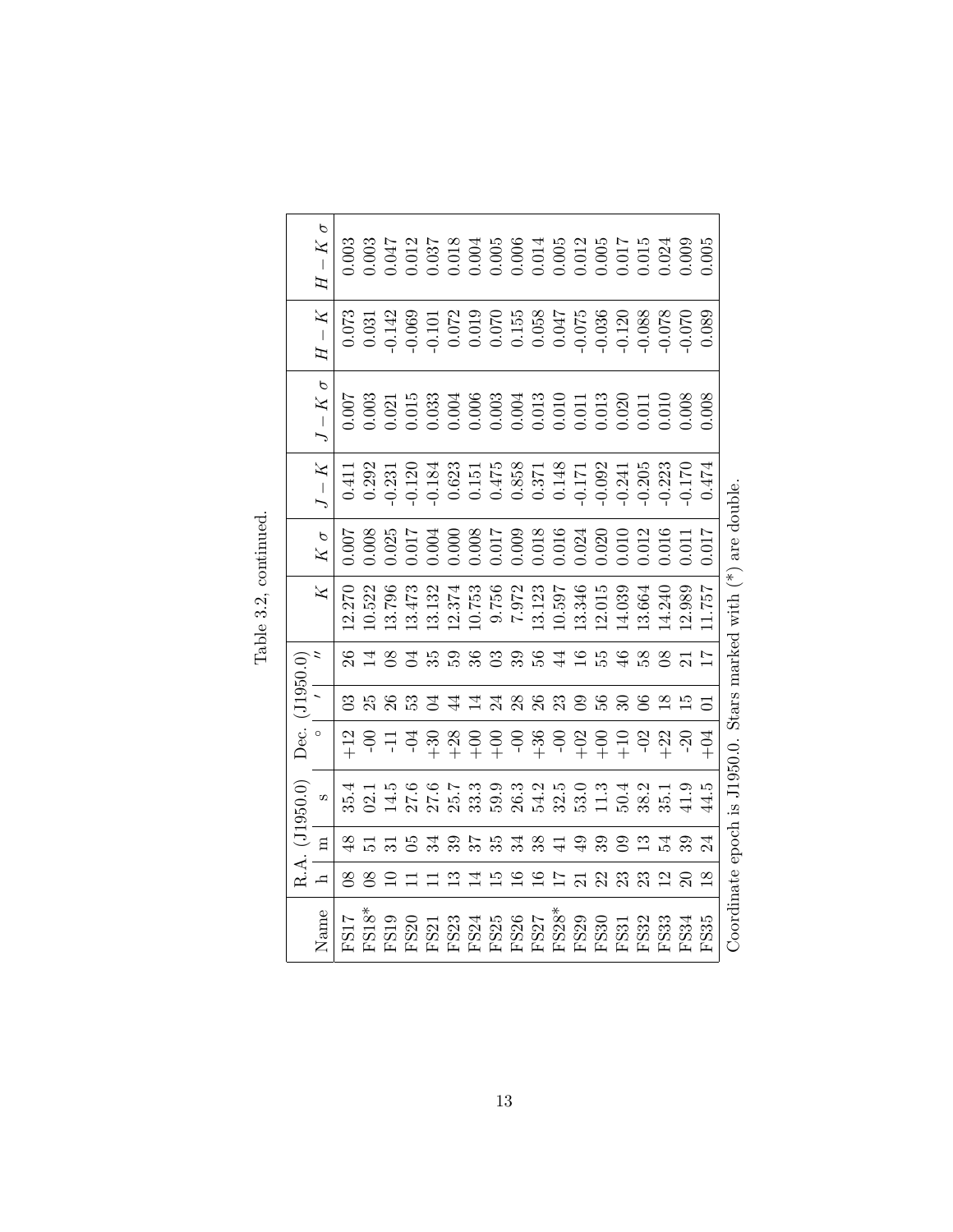| Name                  | $\boldsymbol{J}$ | $J~\sigma$ | Н          | $H \sigma$  | К          | $K\sigma$ | K'         | $K'$ $\sigma$ |
|-----------------------|------------------|------------|------------|-------------|------------|-----------|------------|---------------|
| <b>FS01</b>           | 13.429           | 0.024      | 13.048     | 0.084       | 12.967     | 0.021     | 12.988     | 0.021         |
| FS02                  | 10.713           | 0.004      | 10.504     | 0.038       | 10.466     | 0.003     | 10.476     | 0.003         |
| FS03                  | 12.600           | 0.013      | 12.725     | $0.097\,$   | 12.822     | 0.007     | 12.796     | 0.007         |
| FS04                  | 10.556           | 0.006      | 10.304     | 0.040       | 10.264     | 0.005     | 10.275     | 0.005         |
| FS05                  | 12.335           | 0.007      | 12.340     | 0.006       | 12.342     | 0.006     | 12.341     | 0.006         |
| FS06                  | $13.239\,$       | 0.021      | 13.305     | 0.071       | 13.374     | 0.015     | $13.356\,$ | 0.015         |
| <b>FS07</b>           | 11.105           | 0.013      | 10.977     | $0.037\,$   | 10.940     | 0.005     | 10.950     | 0.006         |
| <b>FS08</b>           | 9.079            | 0.006      | 8.442      | 0.129       | 8.313      | 0.006     | 8.347      | $0.006\,$     |
| <b>FS09</b>           | 9.150            | 0.007      | 8.424      | 0.158       | 8.266      | 0.006     | 8.308      | 0.006         |
| FS10                  | 14.749           | 0.105      | 14.870     | 0.087       | 14.919     | 0.072     | 14.906     | 0.074         |
| FS11                  | 11.354           | 0.031      | 11.294     | 0.024       | 11.278     | 0.018     | 11.282     | 0.019         |
| FS12                  | 13.681           | 0.014      | 13.807     | 0.091       | 13.898     | 0.003     | $13.874\,$ | 0.006         |
| <b>FS13</b>           | 10.517           | 0.004      | 10.182     | 0.047       | 10.135     | 0.003     | 10.147     | 0.003         |
| $\operatorname{FS14}$ | 14.108           | 0.013      | 14.182     | 0.080       | 14.261     | 0.012     | 14.240     | $\,0.013\,$   |
| $\operatorname{FS15}$ | $12.778\,$       | 0.022      | 12.420     | 0.064       | 12.360     | 0.021     | 12.376     | 0.021         |
| <b>FS16</b>           | 12.971           | 0.010      | 12.669     | $\,0.039\,$ | 12.631     | 0.008     | 12.641     | 0.008         |
| <b>FS17</b>           | 12.681           | 0.010      | 12.343     | 0.073       | 12.270     | 0.007     | 12.289     | 0.007         |
| $FS18*$               | 10.814           | $0.009\,$  | 10.553     | $\,0.032\,$ | 10.522     | 0.008     | 10.530     | 0.008         |
| <b>FS19</b>           | 13.565           | 0.033      | 13.654     | 0.144       | 13.796     | 0.025     | 13.758     | $0.028\,$     |
| <b>FS20</b>           | 13.353           | 0.023      | 13.404     | 0.071       | 13.473     | 0.017     | 13.455     | 0.017         |
| <b>FS21</b>           | 12.948           | 0.033      | $13.031\,$ | 0.101       | 13.132     | 0.004     | 13.105     | 0.011         |
| $\operatorname{FS23}$ | 12.997           | 0.004      | 12.446     | 0.072       | 12.374     | 0.000     | 12.393     | 0.005         |
| FS24                  | 10.904           | 0.010      | 10.772     | $\,0.021\,$ | 10.753     | 0.008     | 10.758     | 0.008         |
| FS25                  | 10.231           | 0.017      | 9.826      | 0.072       | 9.756      | 0.017     | 9.775      | 0.017         |
| FS26                  | 8.830            | 0.010      | 8.127      | 0.155       | 7.972      | 0.009     | 8.013      | 0.009         |
| <b>FS27</b>           | $13.494\,$       | 0.022      | $13.181\,$ | 0.061       | $13.123\,$ | 0.018     | 13.138     | 0.018         |
| $FS28*$               | 10.745           | $0.019\,$  | 10.644     | $0.050\,$   | 10.597     | 0.016     | 10.609     | 0.016         |
| <b>FS29</b>           | 13.175           | 0.026      | 13.271     | $0.079\,$   | 13.346     | 0.024     | 13.326     | 0.024         |
| <b>FS30</b>           | 11.923           | 0.024      | 11.979     | 0.041       | 12.015     | 0.020     | 12.005     | 0.020         |
| <b>FS31</b>           | 13.798           | 0.022      | 13.919     | 0.120       | 14.039     | 0.010     | 14.007     | 0.011         |
| <b>FS32</b>           | 13.459           | 0.016      | 13.576     | 0.089       | 13.664     | 0.012     | 13.641     | 0.013         |
| <b>FS33</b>           | 14.017           | 0.019      | 14.162     | 0.080       | 14.240     | 0.016     | 14.219     | 0.017         |
| $\operatorname{FS34}$ | 12.819           | 0.014      | 12.919     | $0.071\,$   | 12.989     | 0.011     | 12.970     | 0.011         |
| <b>FS35</b>           | 12.231           | 0.019      | 11.846     | 0.091       | 11.757     | 0.017     | 11.781     | 0.017         |

Table 3.3 Derived UKIRT Faint Standards Magnitudes - May 1998

Coordinate epoch is J1950.0.  $K' = K + 0.265(H - K)$  (from Wainscoat and Cowie (1992)). Errors are quadratic sum 1  $\sigma$  values for J,H,K'. Stars marked with (\*) are double.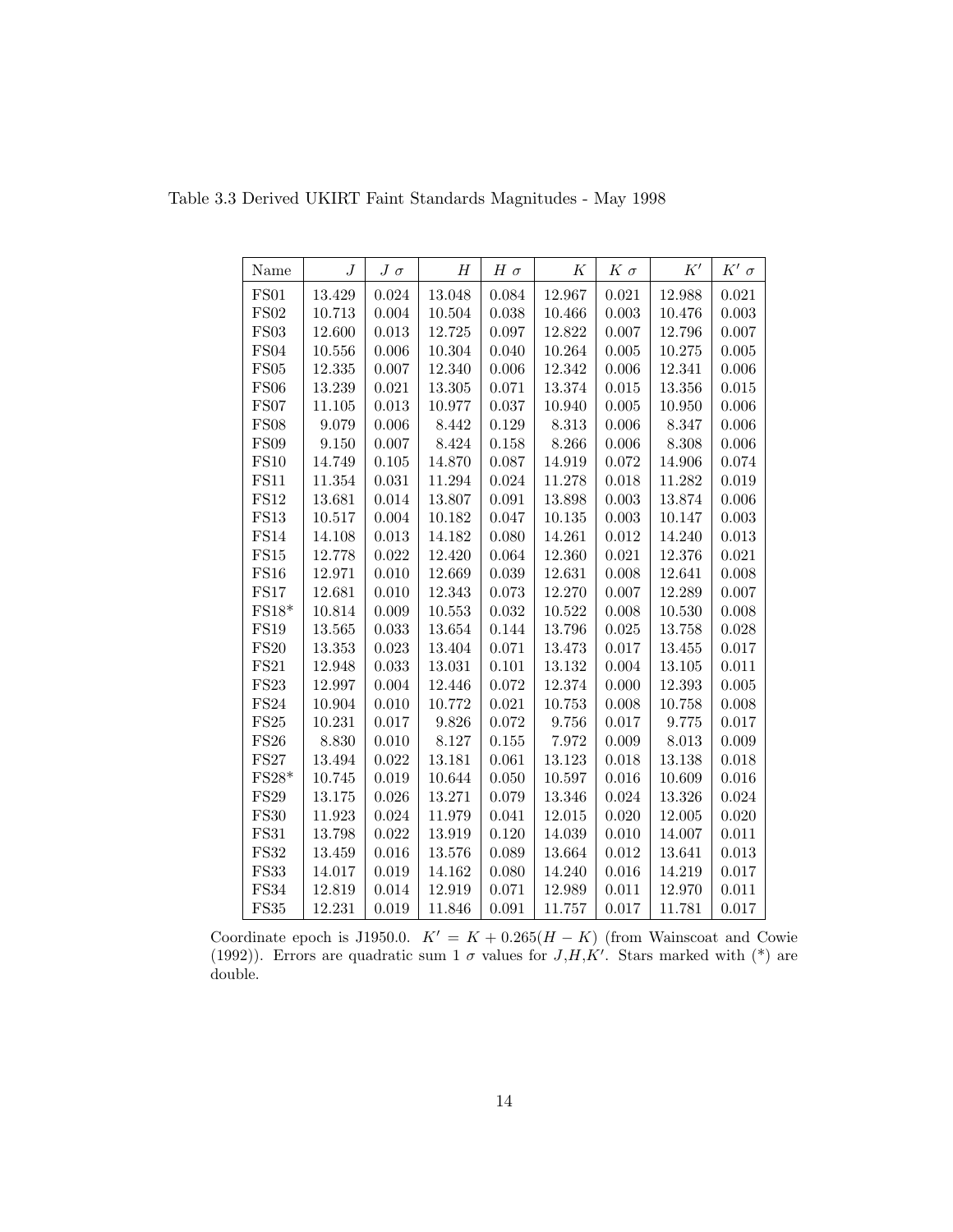## 3.2 Referencing Equations

As McCaughrean (1988) points out, the noise in the final, reduced pixel is much more complex than this. There are the additional noise components of the sky subtraction  $(\sigma_{\rm sky}^2)$ , the residual flattening errors  $\sigma_{\rm flatresidual}^2$  (), and noise in the flat field image  $(\sigma_{\rm flat sky-}^2)$ .

$$
\sigma_{\text{pixel}}^2 = (tG)^2 \cdot [s_{\text{b}} + s_{\text{dc}} + T^2(s_{\text{sky}} + s_{\text{obj}} + \sigma_{\text{sky}})^2 + \sigma_{\text{flatresidual}}^2 + \sigma_{\text{flatsky}}^2)] + \sigma_{\text{rn}}^2
$$
 (3.1)

In order to minimize the noise then, the  $\sigma_{\rm sky-}$ <sup>2</sup>,  $\sigma_{\rm flatresidual}$ <sup>2</sup>, and  $\sigma_{\rm flatsky-}$  terms of Equation 3.1 must be reduced as much as possible.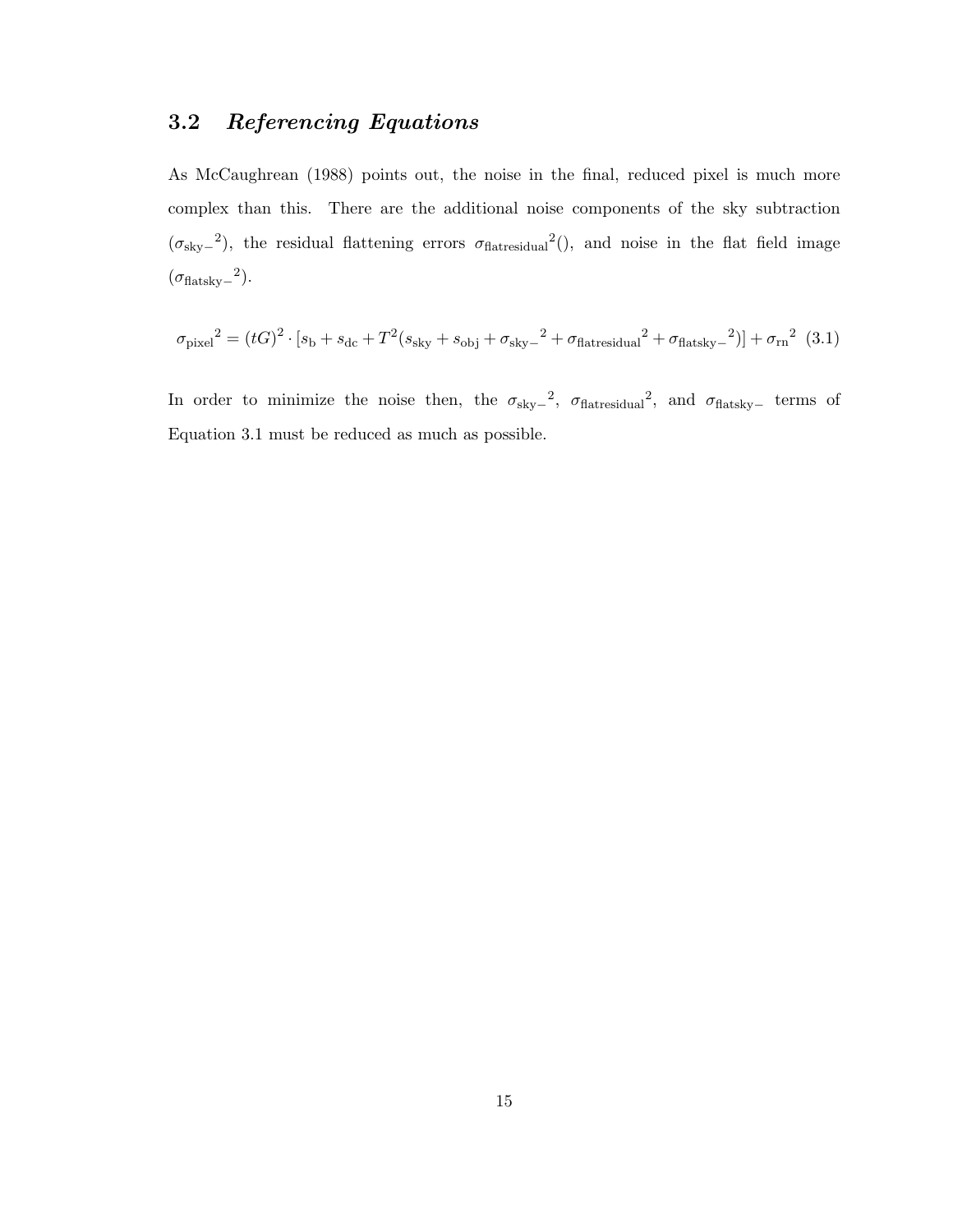# 3.3 Using the graphicx includegraphics command

The optical and infrared–optical colors of elliptical galaxies are shown in Figure 3.1.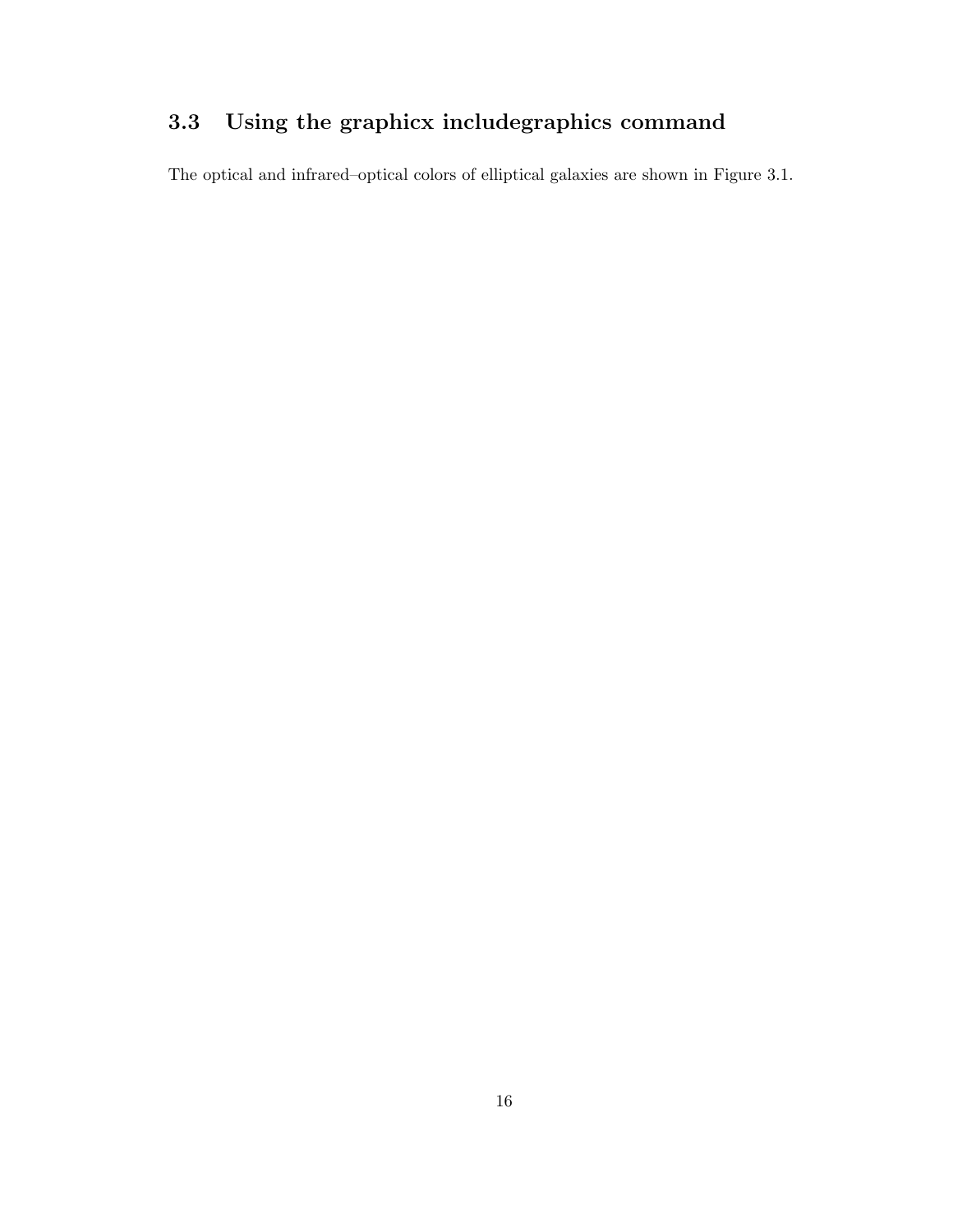

Figure 3.1 Optical colors of elliptical galaxies as a function of redshift assuming no evolution, with  $H_0=75,\,\Omega_M=0.3,\,\Omega_V=0.7.$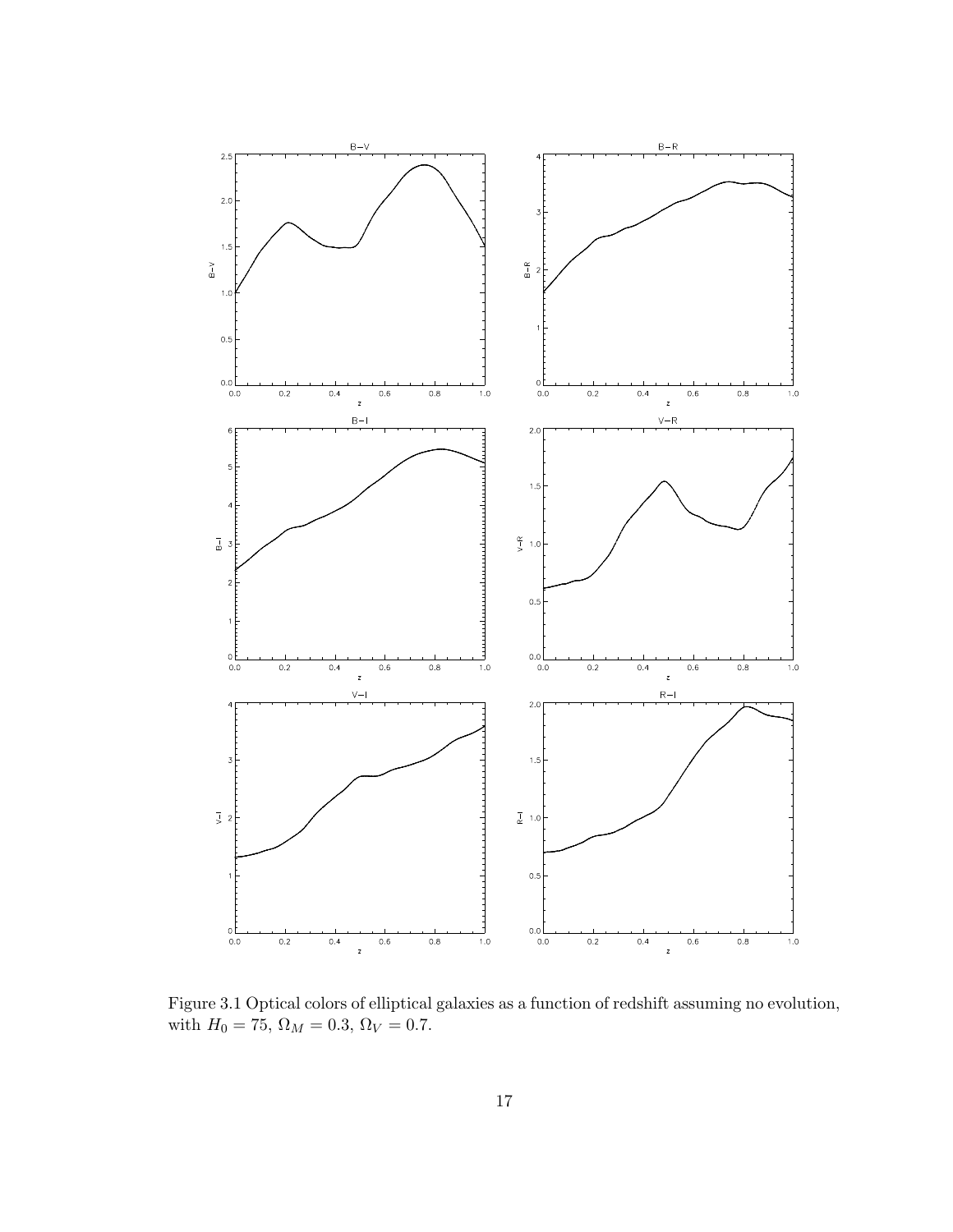# References

Casali, M. 1992, "UKIRT Bright Standards",

http://www.jach.hawaii.edu/JACpublic/UKIRT/astronomy/calib/ukirt\_stds.html

Casali, M. & Hawardeen, T. 1992, "UKIRT Newsletter", 4, 33

Elias, J. H., Frogel, J. A., Matthews, K., & Neugebauer, G. 1982a, AJ, 87, 1893+

—. 1982b, AJ, 87, 1029

McCaughrean, M. J. 1988, PhD thesis, PhD Thesis, detectors University of Edinbourgh (1988).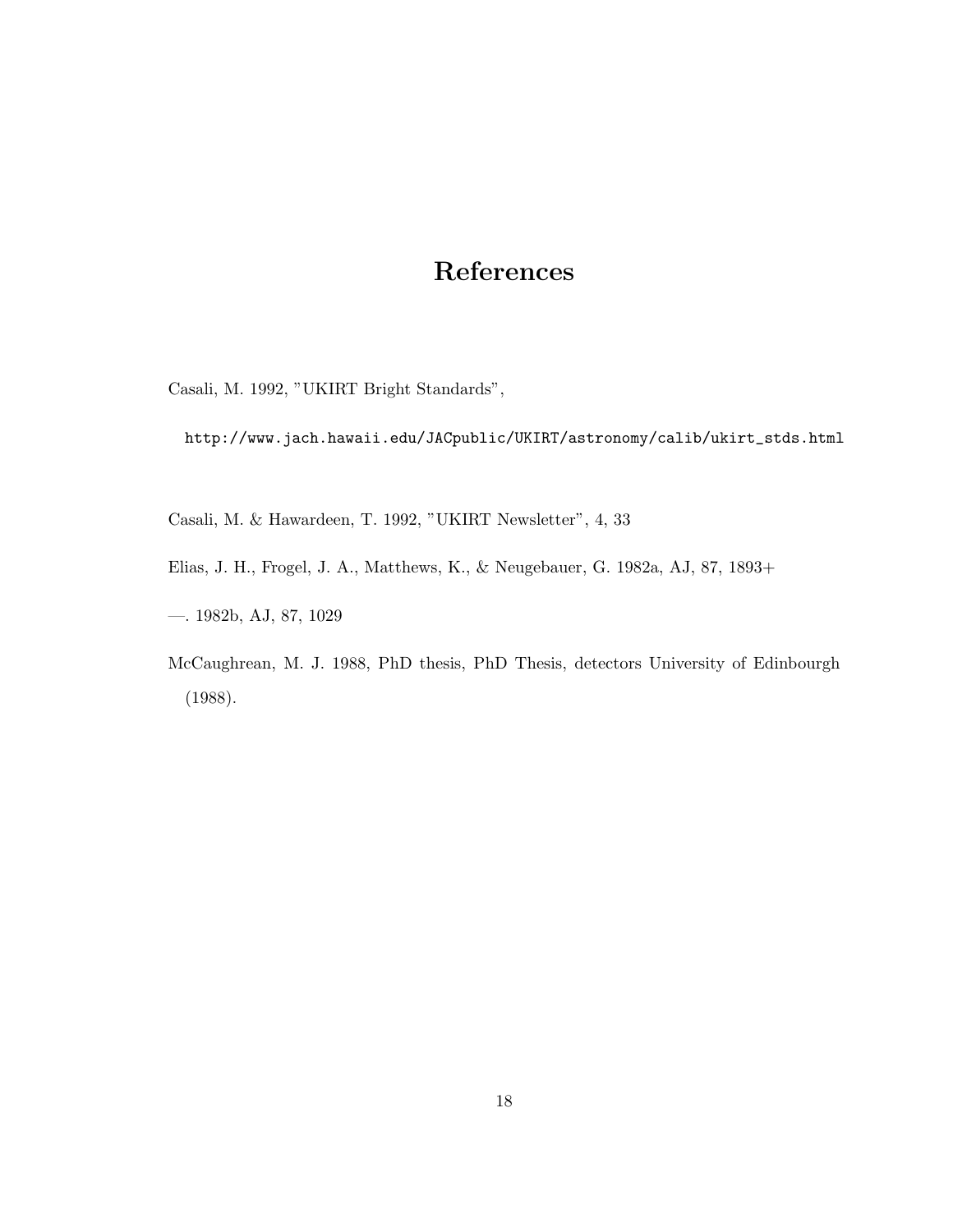# Appendix A A Single Appendix

Note that when using BibTeX, you must have a citation in every chapter, or it will fail. Gratuitous citation: Jim et al. (2000).